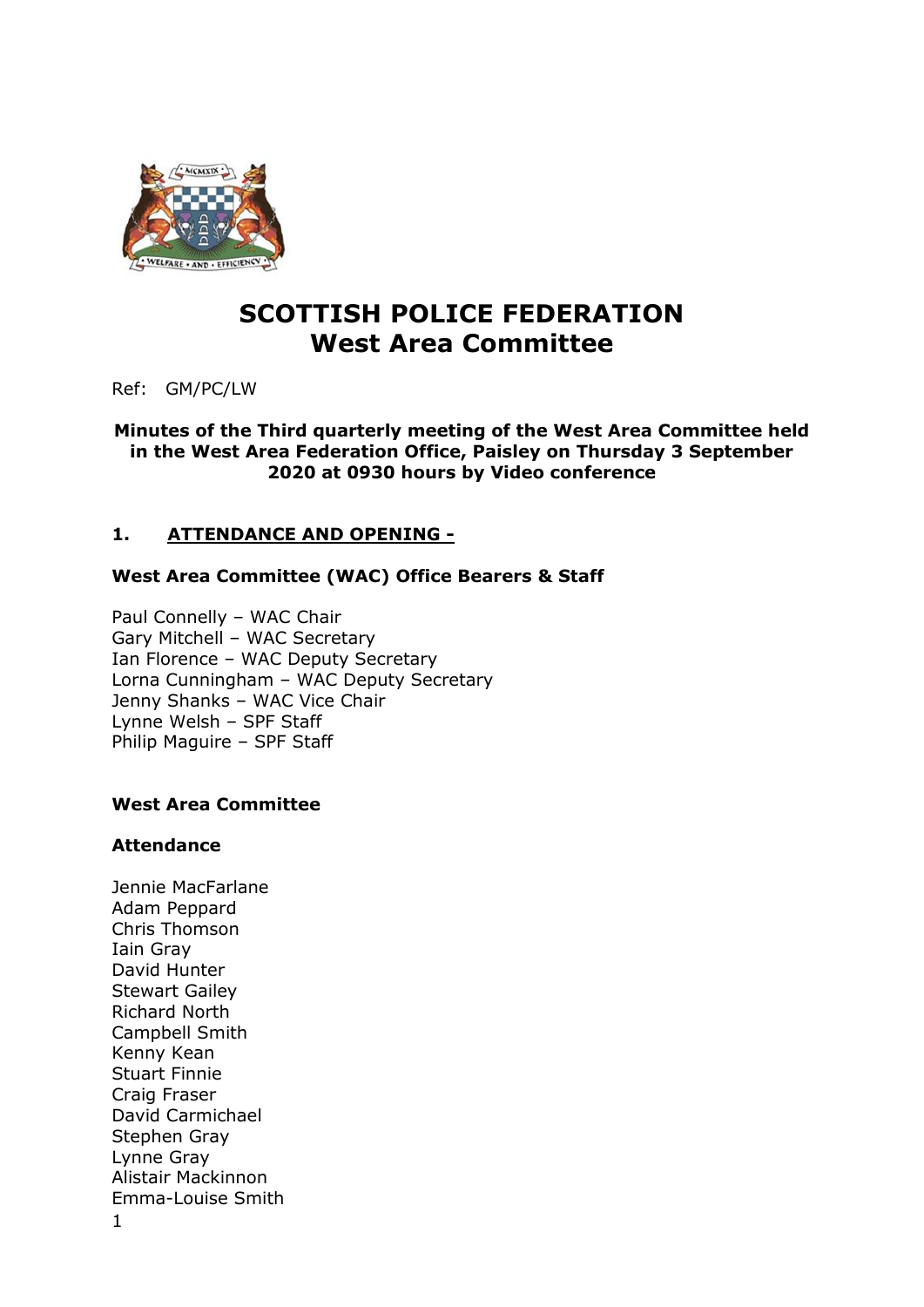Lee Hamilton Pamela MacFarlane Marketa Hola Stuart Johnston Gerry Welsh Cath McNally Linda Mathers David Taylor Dougie Chalmers Jonathan Watters Stuart Burns Gordon Cummings David Somerville

# **Apologies**

Gary Diver Craig Nicolson Dougie McKinlay Sarah Jackson Elaine Sutherland Michael McCaughey Eddie Mather David Osterberg Claire Duffy James Mutter

The WAC Chair opened the meeting and welcomed the members. He made special welcome to newly elected Representatives; Sgt Gerry Welsh, L Div, Sgt Claire Duffy, U Div and Sgt James Mutter, Q Div and informed members that Constable Stephen Gray, formerly K Division had now been elected as Constables representative for U Div.

As per the SPF Rules, the Standing Orders took effect as soon as the meeting opened and would remain in place throughout the meeting.

The Chair confirmed that agenda papers had been circulated in advance of the meeting along with pre read material. He requested that members did not record the meeting.

# 2. **SEPARATE COMMITTEE MEETINGS**

The separate committee meetings did not take place on this occasion due to the current pandemic and format of the meeting.

# 3. **MINUTES OF PREVIOUS MEETING AND ACTIONS**

2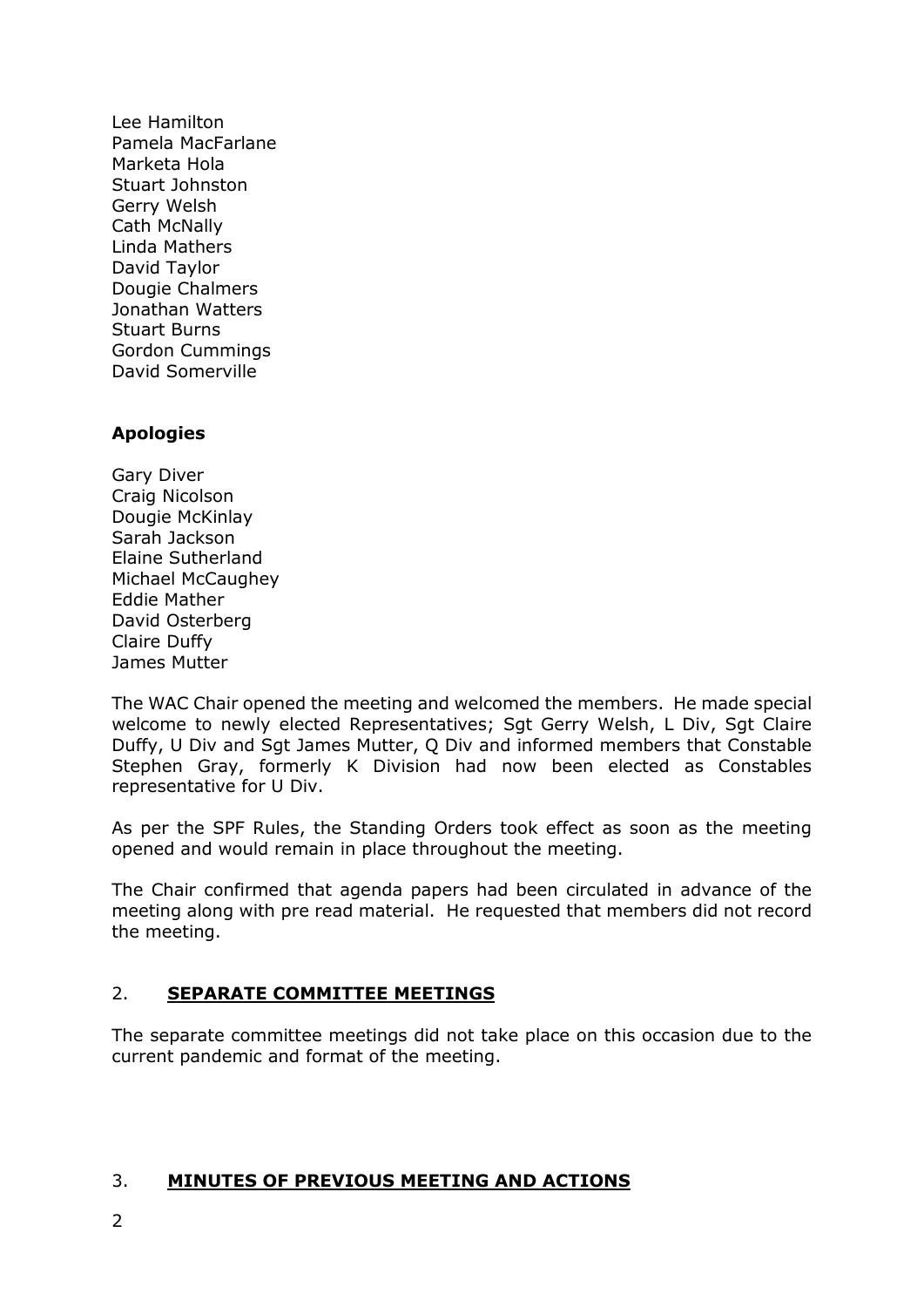The minute of the meeting of 4 June had been circulated to the committee in advance of the meeting and an amendment was made as follows; Campbell Smith and Dougie Chalmers added to list of attendees. After amendment, the minutes were approved as a true record of the meeting.

The Actions from the previous meeting had been addressed and the members were updated.

1. Pensions

One member raised the matter of pensions under the CARE scheme and highlighted a 50/50 pension scheme.

WAC Chair had requested more details be forwarded to enable him to check if this is part of the police pension scheme.

Update - This matter is to be updated under Pensions, later in the meeting.

CLOSED

### 2. Custody / CJSD

WAC Deputy Secretary (Health & Safety) to speak to CJSD regarding officers still waiting lengthy times with prisoners needing processed during handover periods.

Update - This has been raised at the meetings and will be looked into, CJSD do monitor waiting times. The matter is ongoing.

ONGOING

#### 3. Competent Business – Memo from ACC

Concern regarding a recent memo from ACC MacDonald – 'Taking the knee initiative' regarding anti –racist protests and instructions therein for officers.

WAC Secretary to write to the SPF General Secretary in regards to concerns and the position of the SPF in this regard.

Update - Correspondence sent to SPF General Secretary 4 June 2020.

COMPLETE

# 4. **LEGAL ADVICE AND ASSISTANCE**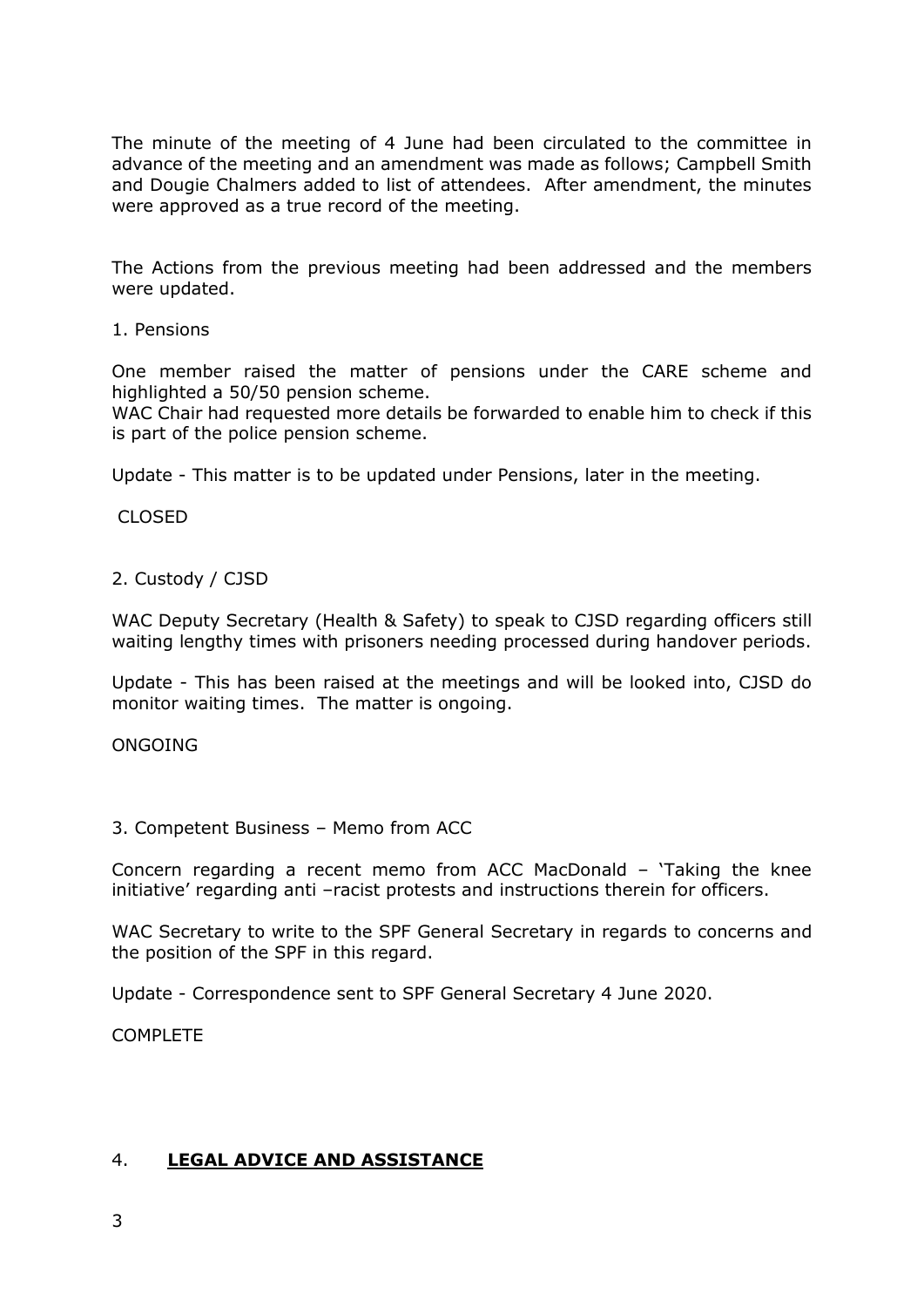The Secretary reported that 16 files have been submitted to SPF Legal since the last WAC Meeting

Criminal Legal Defence x 4 Employment Dispute x 2 Injury on duty x 7 Property Protection x 1 Uninsured loss recovery x 1 Misconduct x 1

This does not include any sent to SPF Legal direct.

### 5. **DIVISIONAL REPORTS**

#### Area 8 – Argyll and West Dunbartonshire

Issues arising due to no civilian staff available at the offices after 1800 hours. Additional work and time spent due to conveying prisoners from Campbeltown to Oban.

The main problems appear to lie within LB Division due to low custody and resourcing levels.

Many areas within the division are exceptionally busy due to tourism and there is no additional support available due to COvid.

The WAC Chair will raise issues at the next L Division policy group meeting.

#### Area 9 - Ayrshire

There has been no recent meetings with the Divisional Commander.

The main issues are in regards to the Pilot for PCSO custody suite, there does not appear to be any proper risk assessment carried out, however the pilot is still ongoing.

Ayr Police Office is being closed more often during the week and examples of the impact of this were discussed briefly.

#### Area 10 – Dumfries & Galloway

Issues at Stranraer Custody.

Taser - It is hoped that Taser hubs will be progressed soon.

At present there is only one Sergeant at VA Division and one at VG Division, which is mainly due to absences being up as a result of Covid and people having to isolate.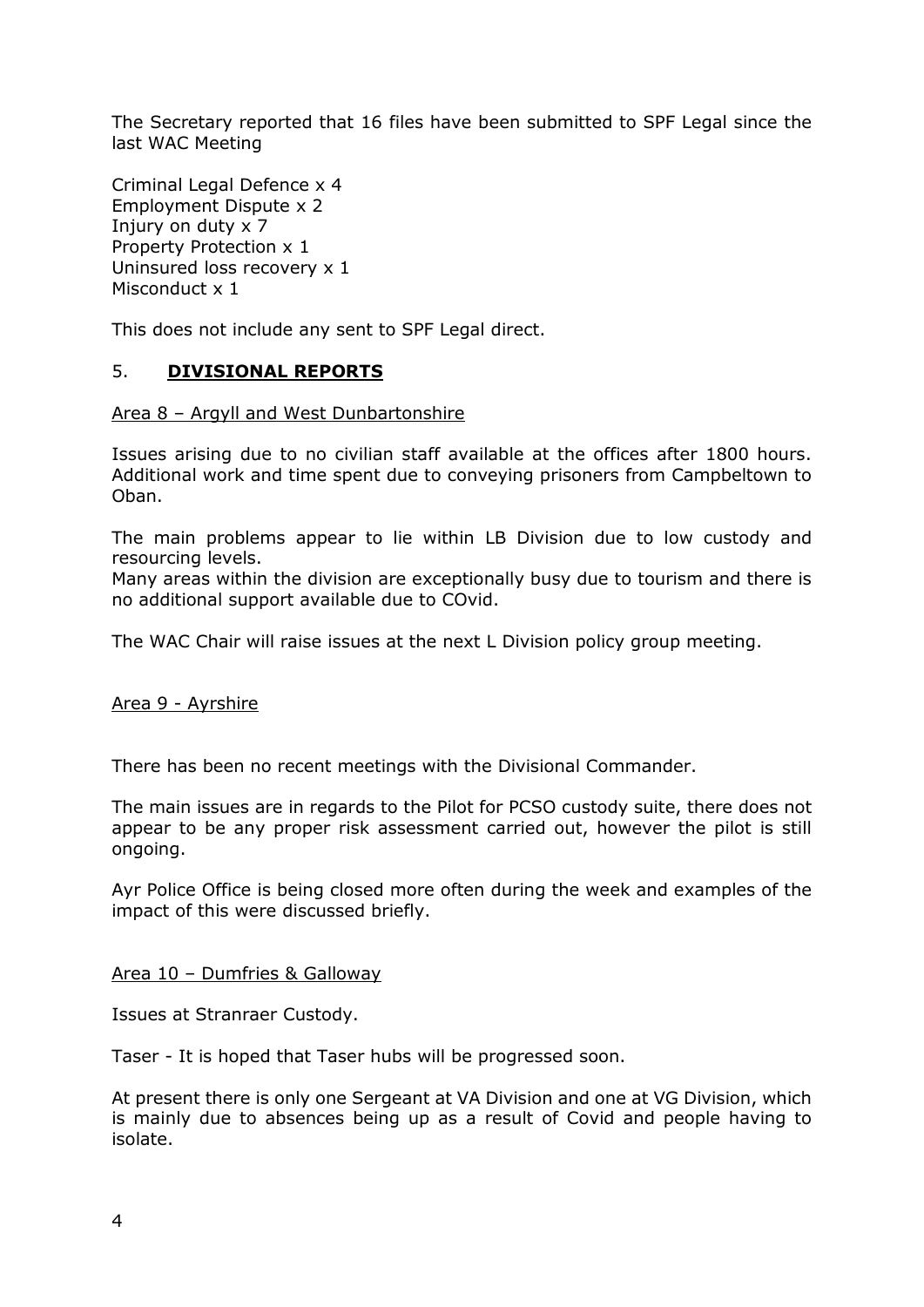The volume of work at the start of each shift is increased along with the length of appointments, raising stress levels.

The WAC Chair advised that there is a new structure in place which allows West Area Office Bearers to attend meetings and raise local issues.

### Area 11 - Lanarkshire

Thanks were expressed to Paul McWhinnie who has very recently resigned from his post as Federation Representative and to Neil Mackay who recently retired. A welcome was extended to Jim Mutter, newly appointed Representative for Lanarkshire.

Since the last WAC a number of issues have been raised with the commander and Senior Management team.

1. Issues with Custody Division – The length of time to process a prisoner and issue with the size, or lack of interview rooms at Motherwell police office which are not fit for purpose as they do not adhere to current social distancing guidelines).

2. Officers who have passed interviews for roles within the division and been placed on the SNV list. Then when the role comes up they are overlooked for the job.

3. The 6pm nightshift starts being suspended for now and a trial where everyone on the same shift starts at 9/10pm. It appears that all relevant Inspectors were asked their opinions and all of them opted to not have the 6pm start.

4. Shift numbers are being reduced to supply officers to new Acquisitive and Drugs teams in the Division.

5. Concerns over the shifts Constables' being allocated enquiries that should go to specialised units. (Protracted enquiries) DASA and high value Frauds were given as examples.

6. Will Lanark Police office re-open as a custody suite? A definitive answer could not be provided but the feeling was no.

7. Operation Quest was discussed briefly (Option for most the Division to be moving to the Maxim Park at Eurocentral). This is still not finalised but quickly becoming the favoured option.

8. Concerns were made in regards to officers attending incidents (firearms, knife or offensive weapons) neighbouring Taser trained officers. They are placed at exceptional risk and their attendance should be reviewed.

# Area 12 – Renfrew & Inverclyde

Custody still continue to present issues operationally. The new Custody allocater that officers have to call when they have an apprehension to determine what office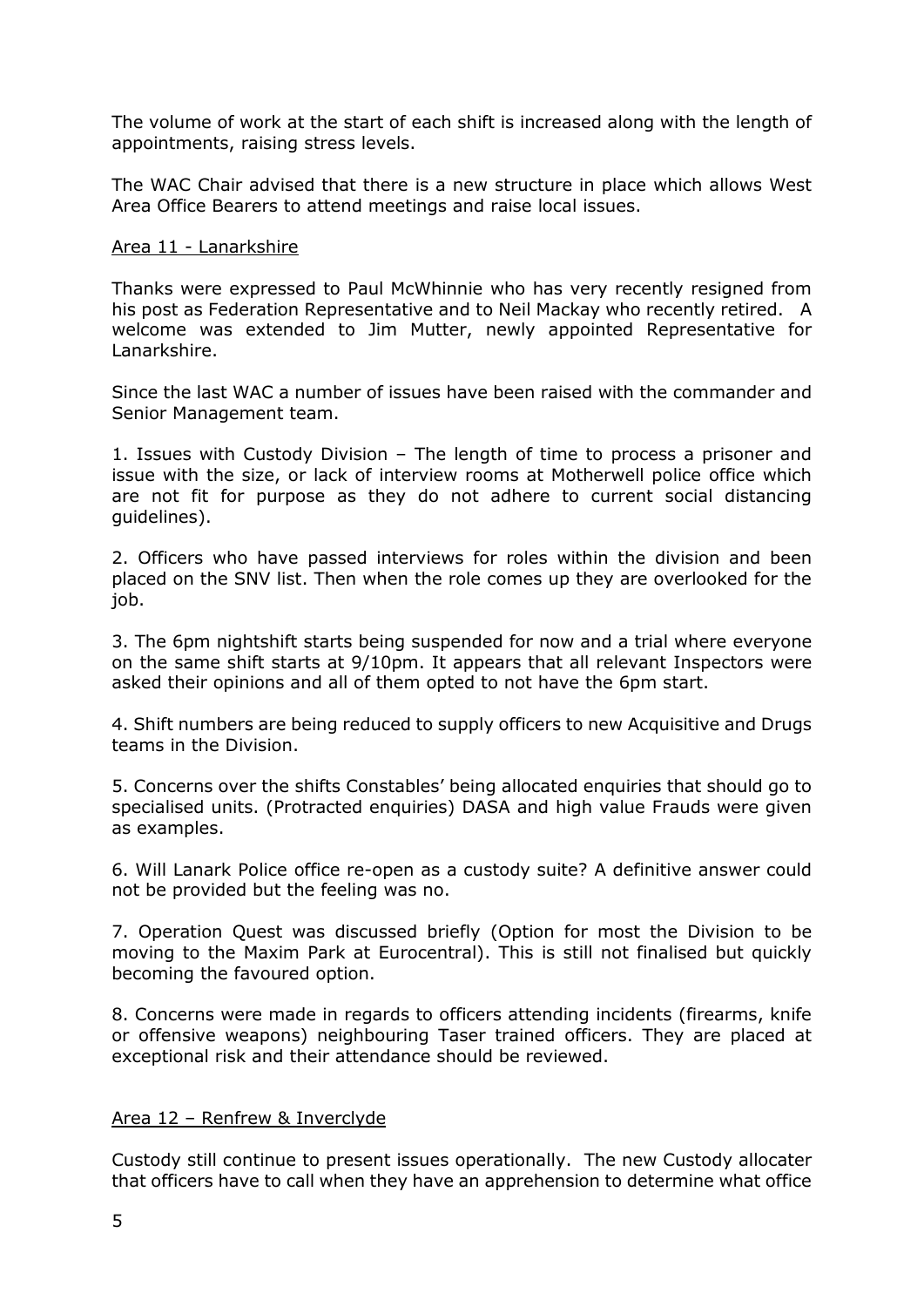they have to go to does not seem to be working very well and again officers are being sent to whatever office does not have a queue, having to travel longer distances with prisoners. This often presents issues further down the line if the prisoner is put on constant observations. An example being K div having to cover observations at 3 different offices, it also means additional abstractions if the prisoners have to be conveyed home from these offices.

The sheer number of Constant observations continues to be an issue with a continuing disparity between East, North and West Commands.

Another issue which has just come to light in the last week or so which mainly effects those "trained" and expected to backfill as relief custody Sergeants, is that CJSD is now asking for backfill from division again.

During the last 6 months there has been very few if any requests and concern has been raised as the role of Custody Sergeant has become more and more specialised and again Sergeants and Constables are being asked to cover this role without adequate training or experience.

 A meeting was held with the divisional Commander on 27th July 2020, main issues discussed were-

1/ Taser Cover- in the division and the need for a Hub in Greenock. The Commander updated that orders for equipment have been placed and the taser infrastructure is expected to be delivered by the end of August. It is hoped that installation will commence September/October 2020.

2/ Lack of Advertising for Jobs- this has been an ongoing issue in the division for several years and has been raised with previous Commanders, it is especially an issue for the Sergeants rank with people being appointed to jobs that have not been advertised meaning there is limited opportunities for lateral development.

 3/ There has been positive feedback from officers in relation to CPN services at Leverndale resulting in reduced waiting times and a better service all round. Senior management team are keen for this to continue and will feed this back to the NHS.

4/- Issues with local De Brief documents and the protracted time spent updating them were also raised however local area Commanders are reluctant to change the process, this will be progressed by approaching the Area Commanders directly to see if the system can be streamlined.

 5/-Issues were discussed about the courts blanket citing officers unnecessarily and not sending out countermands in time or at all. This has always been an issue but seems to have gotten even worse with the courts trying to start trial back up with the easing of lockdown. This has been fed back via PF liaison with examples provided

6/-The state of the Kitchen facilities at Paisley was also raised locally, the facility is totally inadequate for the number of officers who need to use it, it is too small and badly equipped. The Divisional Commander is keen to help address this and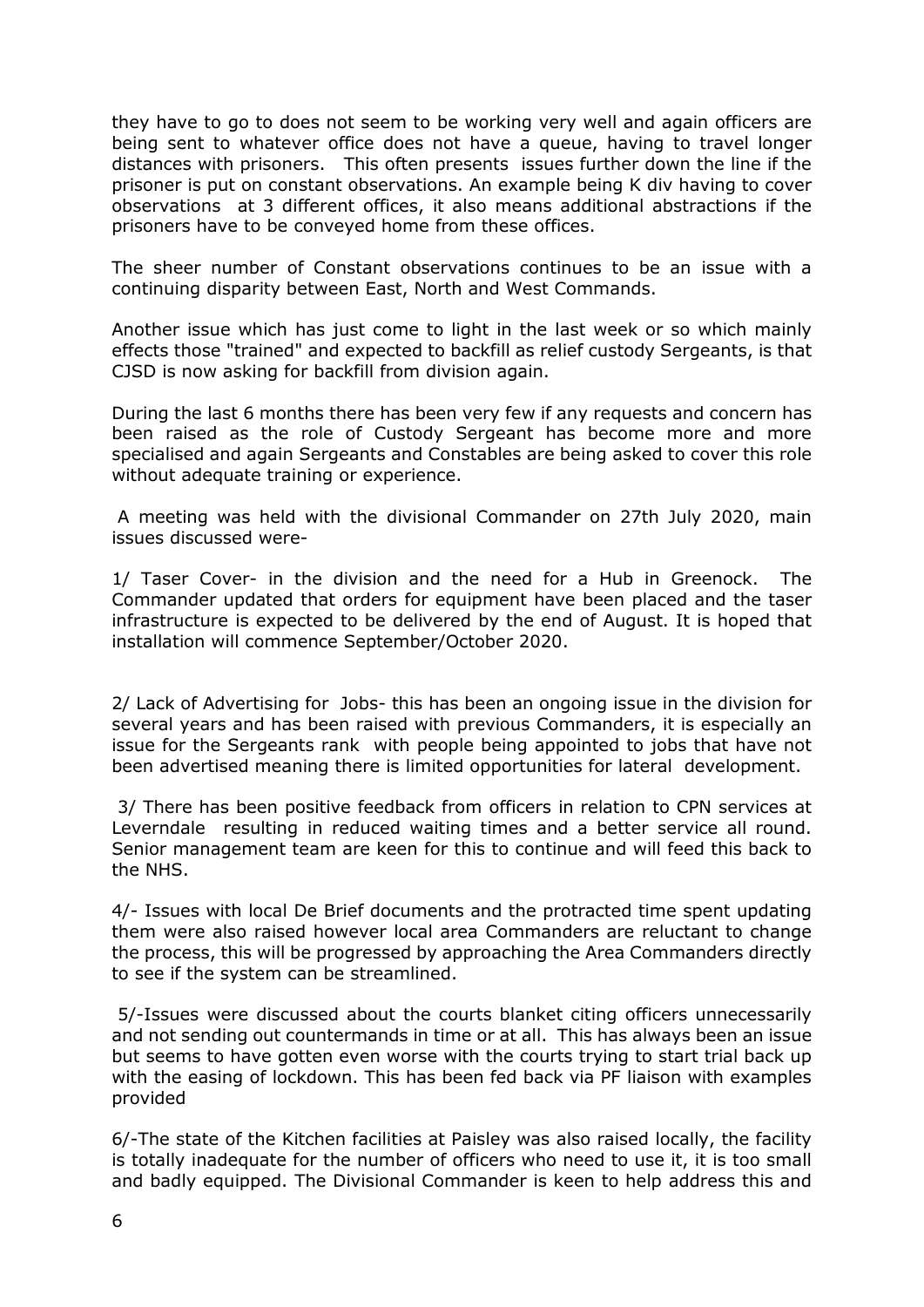is has tasked the local area Commander to find a solution. Officers can use the facilities in other parts of the building.

#### Area 13 & Area 16 – Greater Glasgow North & South

The latest meeting with Command Team using Microsoft Teams took place on 18 August 2020.

This was the last meeting for Chief Supt Hendren before she retires. She was not in a position to confirm her replacement.

CID shift pattern was discussed and there was an update that some of the initial teething problems have been ironed out and officers are adjusting to the frequent turnaround from lates and nights. There has still not been a review of this shift pattern since its implementation. Request an update about this from SPF.

TASER - more officers are to be trained and a new hub at Drumchapel has been approved.

Double Annual Leave Periods - Division not in a position to assess the impact of this until 16th September which would be 5 weeks from the first period.

Supervisory Cover Response - Division are looking to try to minimise the movement of sergeants across the Division to cover shifts. This is in its early stages and there is to be wider consultation.

City Centre Policing Plan - this is being reviewed and in light of different licensing, habits of people as a result of COVID and some issues with city centre hotels a different plan has been put in place for Friday and Saturday.

Missing Persons - Representatives raised concerns about the guidance on relation to the use of MIRSAP trained officers for High Risk and longer term missing persons and the practicalities of trying to do this. This is going to be looked at by the Division.

Prisoner Observation - There are still significant numbers of prisoners being placed on constant obs. There was clarification sought about whether custody was still in a position to take on this task. We have been advised that where possible, they will do this task. In reality this proves difficult often due to staffing levels.

Commmitees

North

Health and Safety - Elaine Sutherland Equality - Sarah Jackson (Marketa Hola reserve) Conduct - Chris Thomson (Davie Somerville reserve)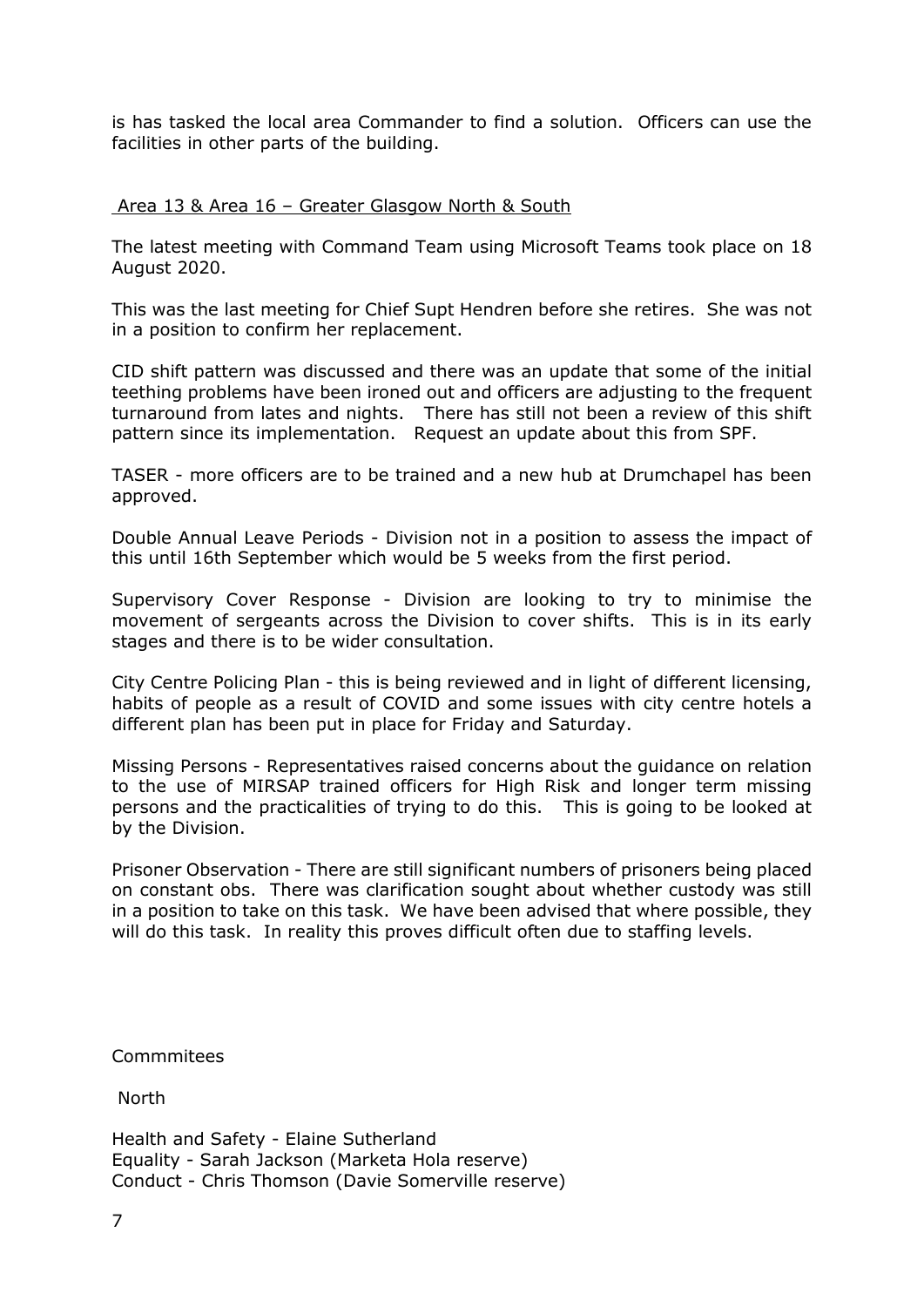# South

Health and Safety - Dougie McKinlay Equality - Jennie Macfarlane (Dougie McKinlay reserve) Conduct - Jennie Macfarlane

There was brief discussion in regards to the possibility of Saracen Police Office reopening. This would require a degree of work to bring the building up to the required spec.

### Area 14 – Operation Support Division

Issues surrounding flexible work plans. The Deputy Secretary (Health & Safety) will feed this in at the next meeting.

One member asked if there was any update on the progress of the SPF overtime document. The WAC Secretary advised that this is ongoing but all the information has to be pulled together to formulate a final version.

# Area 15 – Specialist Crime

There had been a productive meeting with local MSP and it is hoped that regular meetings can take place going forward.

There are ongoing issues with the promotion process, resulting in an unfair outcome for many officers. Information and examples to be fed in to Merrylee House.

# 6. **DEEP DIVE**

There have been no meetings.

# 7. **LOCAL POLICING COMMANDERS (LPC) AND PEOPLE AND OPERATIONS DELIVERY GROUP (PODG) NATIONAL MEETING**

Local Policing Commanders West

The LPC meetings took place via video conference on 23 June and 22 July. The WAC Chair and WAC Secretary attended. ACC Johnston chaired the meeting; the attendees include the commanders of each territorial division.

The LPC has met twice by video conference since the last WAC. The WAC Chair and WAC Secretary dialled in to the meeting on 23 June. The WAC Chair dialled in to the meeting on the 22 July.

The topics discussed included the Strategic Workforce Plan and CAM. There are serious misgivings about them with CAM only delivering a fraction of the promised benefits and increasing work elsewhere. Concern is that the Strategic Workforce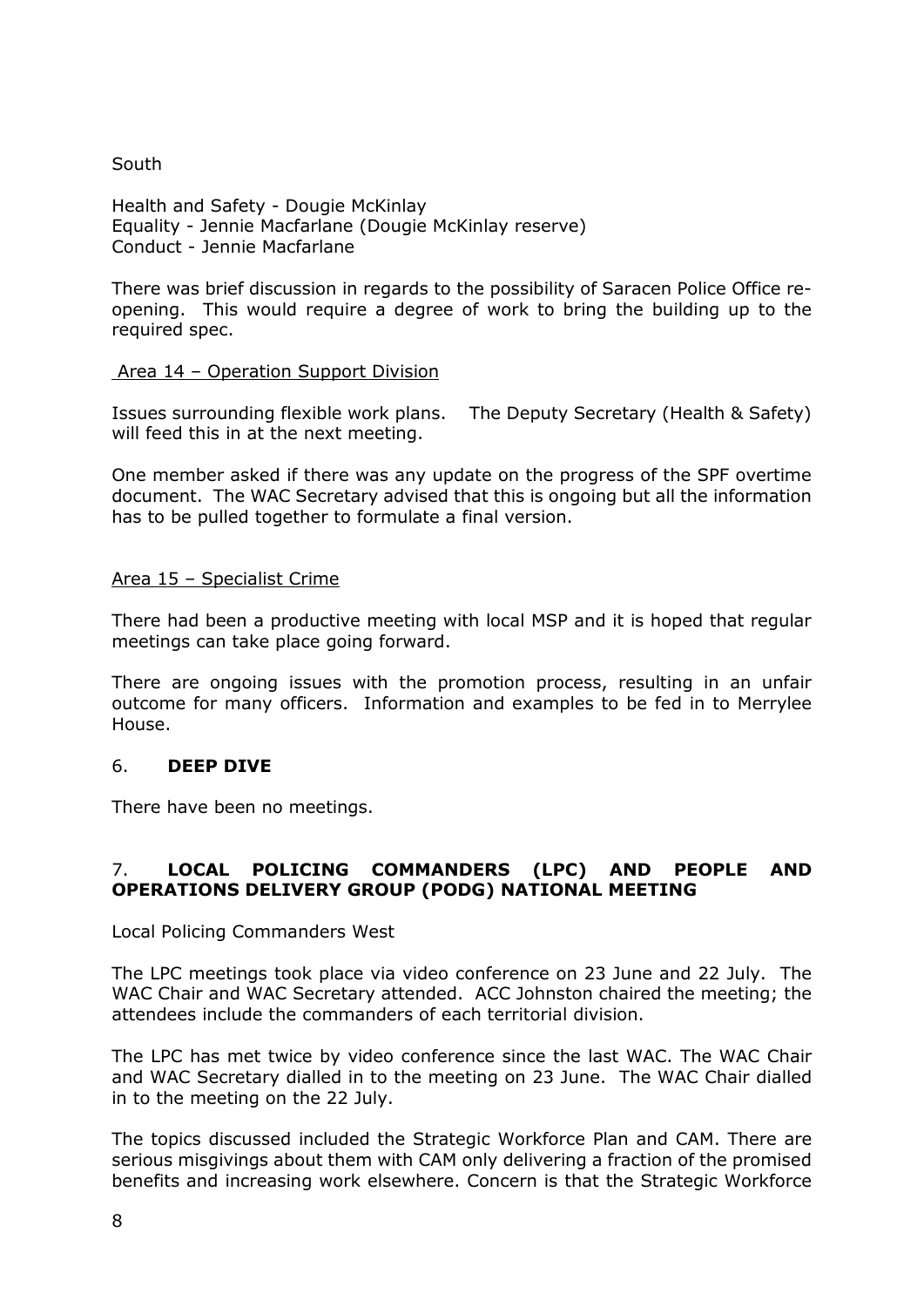Plan will lead to the loss of officers in Local Policing based on reductions in demand that have not been delivered by CAM and other projects. The wisdom of implementing changes when events and court demand are at artificially low levels was also raised. CAM is still supported in principle.

Most territorial divisions in the West are below their authorised establishment, which leads to increased use of overtime for which the divisions are criticised.

The promotion processes were also discussed and a presentation was given at the June meeting. Criticisms were levelled that the new processes (particularly at higher ranks) still reward good interview technique more than operational experience.

In regards to Estates, a new approach is being taken to managing the PSoS estate in the West. SPF fulltime officials have been invited to join groups at local and national level. Oban, Greenock and Ayr will be the priority sites. Estates management and local commanders are looking to prioritise spending at those sites until they can be replaced or refurbished. This may mean delays in work being carried out at other sites but the intention would be to be open about this and publicise decision making.

Discussion took place regarding aftercare of officers who have been injured on duty. ACC Johnson attempts to contact injured officers who he is notified of and asked if there was anything that could be improved.

The feedback given to him on behalf of members is that at recent high profile incidents the level of support given by PSoS and cooperation with the SPF has been excellent. However the majority of injuries are sustained at incidents that aren't as high profile with cops picking up chronic injuries and not receiving the same level of support.

People & Operations Delivery Group – (PODG)

The last meeting of the POD-G was held by on 20 August 2020 by video conference and was chaired by ACC Steve Johnston

# Actions

Action 7.19 - Compensation Entitlements – On Call – ACC Steve Johnston provided an update in relation to the initial action which had focussed on the compensation arrangements for Superintendent ranks in relation to 'on call'. He recognised that this was a complicated issue, which extends to the use of rest day banks (which is recognised as not something contained within Regulations) and that the Service continues to link with staff associations to resolve. It is hoped that the new Workforce Agreement (WFA) for Superintendents would resolve future issues but not the historic element. The implications of what this eventually is settled on will impact on Inspecting ranks.

SPF highlighted the need for officers to have rest days (WTD) and the references within Regulation, working on a rest day requires to be recognised and a rerostered rest day applied. This was a rostering issue that affects all ranks of PI and above in relation to 'on call' particularly when this occurs on a rest day and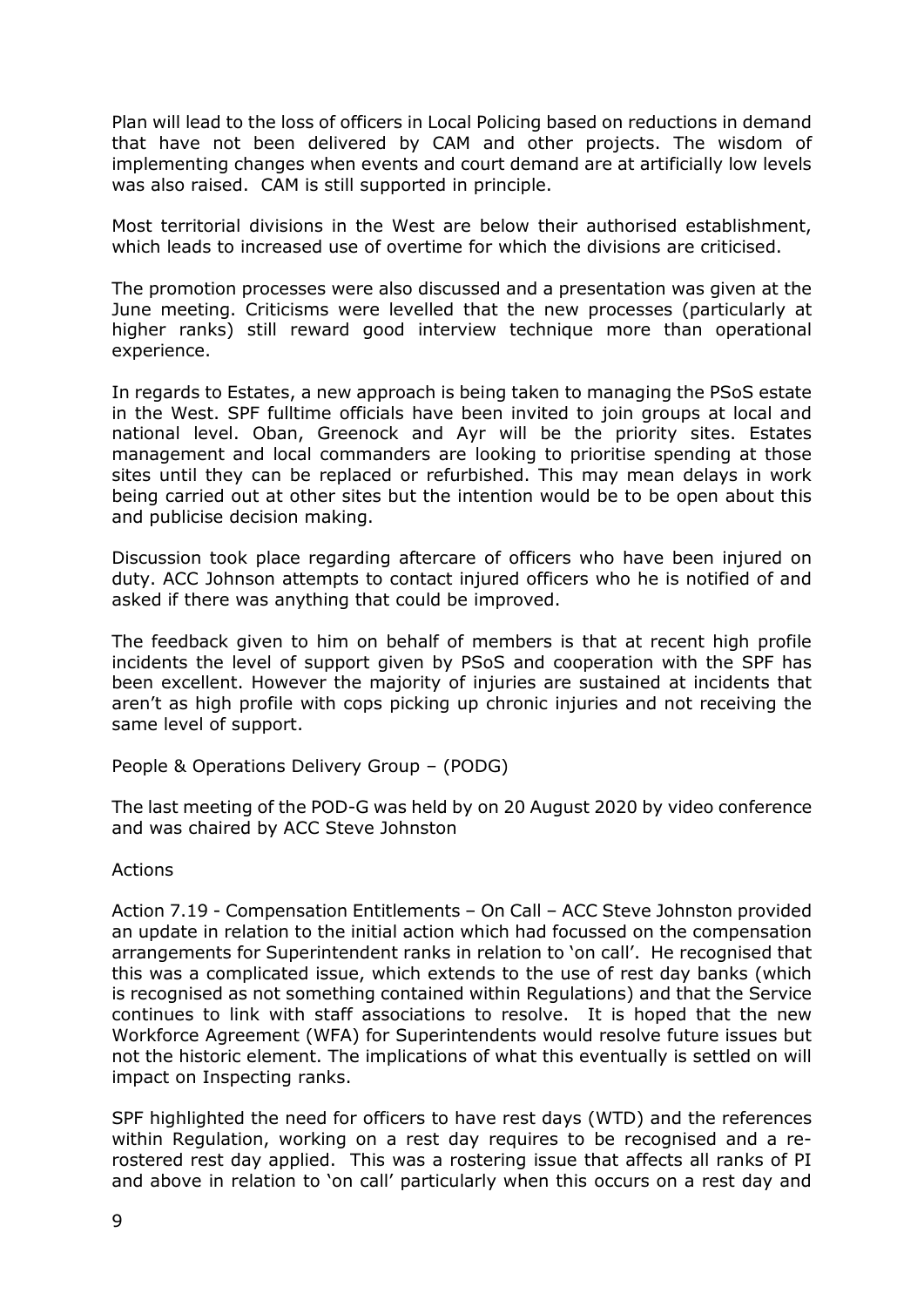that arrangements often fail to meet the Regulatory requirements; the issue is that the poor working practice has been allowed to develop and a lack of regard in relation to rest day working.

The WAC Chair highlighted the importance of Inspectors/Chief Inspectors recording working time and when they have on-call contact. In particular, where retirement comes to a point where rest days cannot be used and they are lost, there is no financial mechanism to recompense only the day back where a rest day has been given. They are currently working on an implementation plan to reduce rest day banks and that this was their focus rather than demand analysis and current working practices. The action remains open.

Action 10.19 Absence – Half Pay/No Pay – SPF highlighted that the Action focuses on critical illness which was not the initial intention of the Action, the Action was around the changes to the approach re half pay/no pay – it was suggested that the presumption should be on pay retention and PSOS providing the rationale in relation to pay reduction. It was part of wellbeing and showing support to officers rather than the current appeal process, it was an opportunity for managers and the Service to show their support for officers or articulate their reasons for not doing so. There are on-going discussions with SPF Chair & Nicky Page in relation to this.

Agenda Updates:

Euro 21

ACC Bernie Higgins provided an overview and update on Euro 21 and COP 26. He highlighted the challenges in relation to the current qualifiers planned for September and October and the risk that Serbia and Croatia being in the same group could present to policing. The last of the three group matches would occur in Glasgow on 30 June 2021.

The forthcoming match with Israel could be a test event for fans and managing social distance. The league of nations match planned in September is still planned as a closed doors game. SFA keen to enable fan attendance.

Public Order

Operation Talla - Mr Speirs had provided an update to the group that the public order requirements of the operation had impacted on other areas of business.

A substantial increase in trained public order officers is required, potentially 2000 nationally, and an increase in supervisory places is also required to be built-in to facilitate sufficient cover for BMU's to be supported.

Successions planning was covered as there are currently a cadre of retired officers assisting with public order, the SPF position is that serving officers should be trained up to fill any potential gaps. With a return of public order trainers to their roles, training for public order courses will overlap with refreshers and Method of entry training, PSNI training is being diaried for spring 2021.

COP 26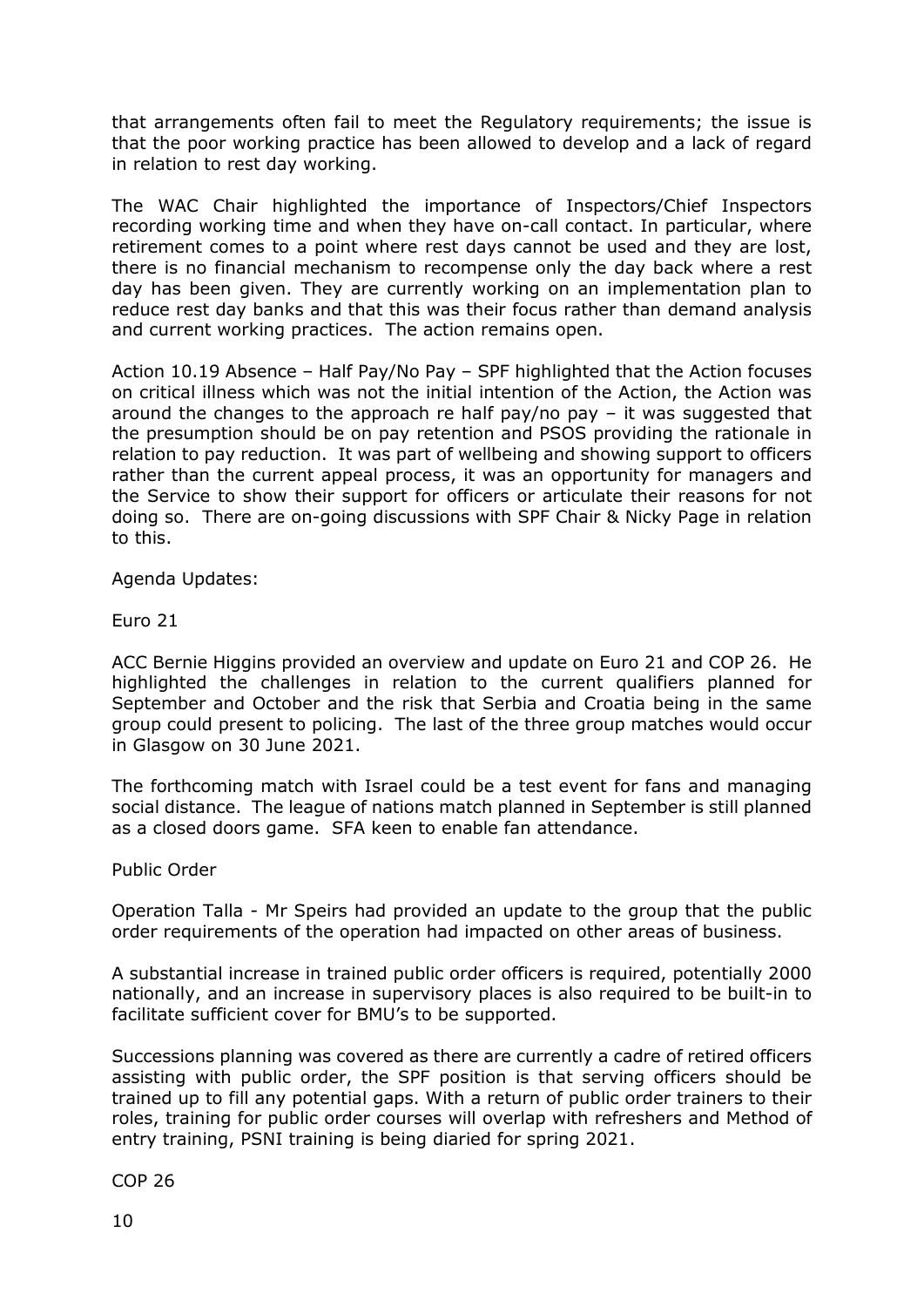COP 26 – 1 - 21st November 2021 – recent meetings had been held involving key players including UK Government. There is a desire from Government to make this a bigger event than previously planned in terms of content. The current hospital arrangement at the SECC for Covid-19 will be scaled down at the end of the year and this will be a 10-12 week decommission period.

Current staffing projections, mutual aid and logistics were discussed. Tactical plans and planning structures are being reviewed and stood up, and a 2-day workshop is planned for October re delivery.

PI Susan McGinley will be creating strategy for welfare and wellbeing during COP 26 and ensuring its delivery.

Criminal Justice Services Division (CJSD)

CS Barry Blair (CJSD) provided an update on the review and governance arrangements for CJSD. Court Service reports on delays in trials were discussed and the national jurisdiction which enabled Virtual Custody Appearances.

Resourcing

CS Milton (Resourcing) provided an update.

Annual Leave periods for 2021 should be published imminently; Leave was restricted in November due to COP 26. Impact of Covid-19 was to be considered holistically in the leave allocation, resource advisors would be linking in with Divisional management teams.

Rest Day Disruption – The impact on PSU officers had been identified and an uplift in PSU resources had been recommenced.

PSU Command Rota – There is a need for on call/on duty process – discussions planned with staff associations. ACC Bernie Higgins commented that cognisance would be required due to cross over with other specialists.

Association of Scottish Police Superintendents (ASPS) – WFA will deal with On Call/On Duty. It is not clear how SPF members will benefit from this as its likely they will be affected.

Event Command Competence – Supt Jimmy Jones is working on this. A survey is being circulated to qualified staff re deployments and experience.

Business Area Updates

DCS Sloan informed those present of a planned review of intelligence functions within the Force and was awaiting the terms of reference.

CS Roddy Irvine updated on the Force intention to create an organisational learning function; Public Enquiry – team to deal with expected large number of FOI requests. This was being led by Supt Gillian Docherty and would be based at Perth and Dalmarnock.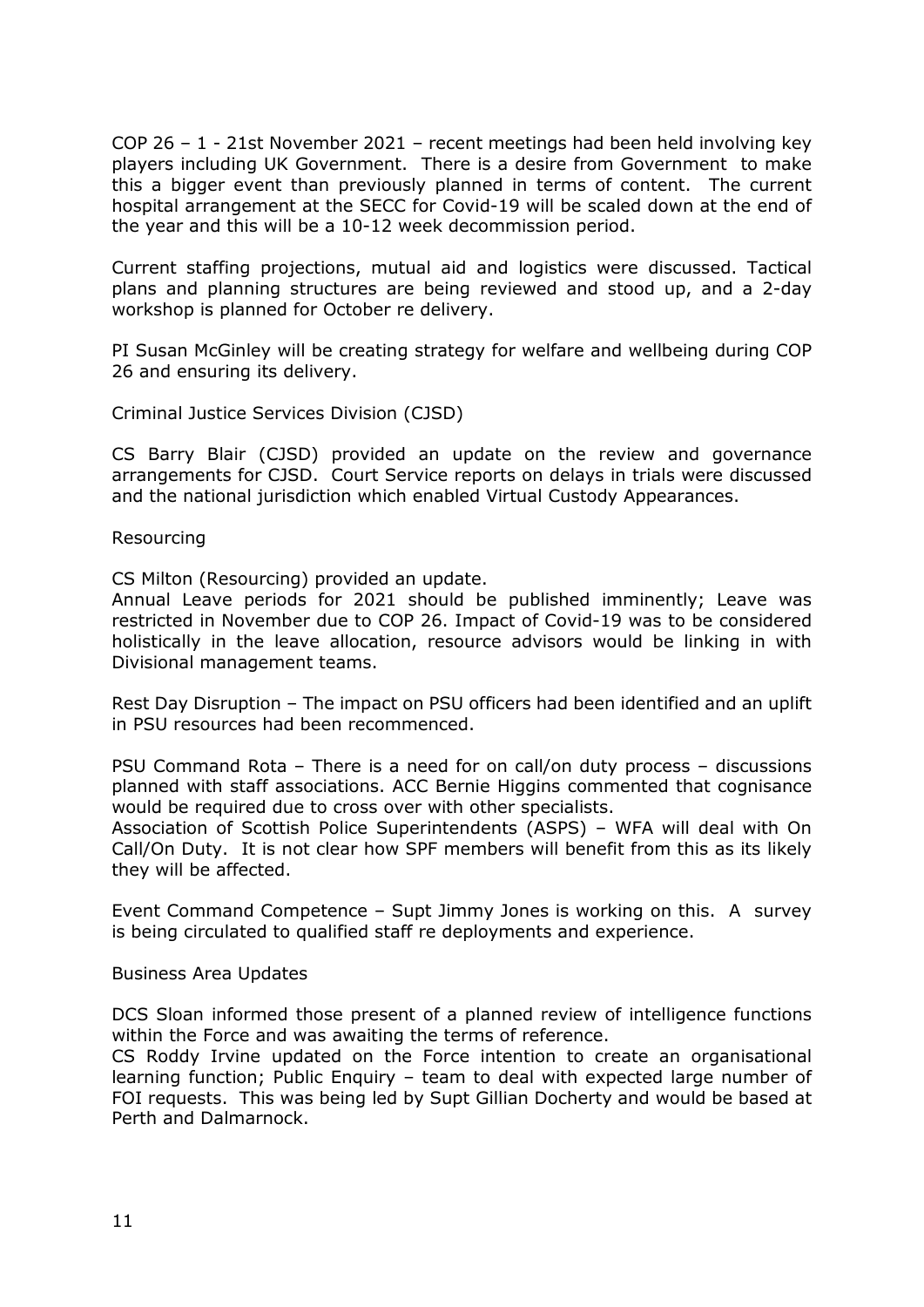There was an update on the progression of the Hate Crime Bill consultation. PSoS intend to establish a steering group involving (ASPS) and Scottish Police Federation (SPF).

Nicky Page (HR) provided an update on Test & Protect, working arrangements re Covid-19 and other HR issues. Officer recruitment was reduced to 120 for the next 2 intakes; 8% of the courses were BME and had been targeted to meet needs in rural areas.

My Career Pilot being launched (appraisal system). On Boarding programme for Executive members has been implemented (2 weeks).

There was a wider discussion on the current structure for this meeting and its effectiveness, the initial intention was to provide a conduit for staff associations (SPF & ASPS) to try and resolve issues involving National Divisions.

SPF gave a view that the extension to police staff and unions opens up discussion around different issues, arising from differences between Regulations and Contracts of Employment. Whilst areas of ongoing business have their own meeting structure, this meeting is not providing the opportunities to resolve issues and is getting lost due to the lack of understanding of the meeting purpose, which was a last effort to resolve issues prior to them being raised at JNCC.

The date of the next meeting is 24 September 2020

# 8. **CONDUCT**

The Deputy Secretary (Conduct) reported on the meeting that took place on 14 July 2020 by video conference.

Criminal Cases

Legal applications were discussed, all but one application were for criminal cases, 2 had been concluded after interview and the remaining were all being considered by CAAPD.

#### Conduct Cases

Conduct proceedings and investigations are now back in full swing. All hearings and meetings, which were postponed due to COVID, have now been rescheduled. It was noted that the West area has the largest case load and largest number of hearings and meetings requiring to be heard. It was noted that there are more conduct cases in the West than in the North and East areas combined. All suspensions remained in force.

Complaints against Police (CAP)

As was the case last quarter, CAP are up again but the number of allegations in these CAP's had actually gone down, so, more complainers but complaining about fewer matters.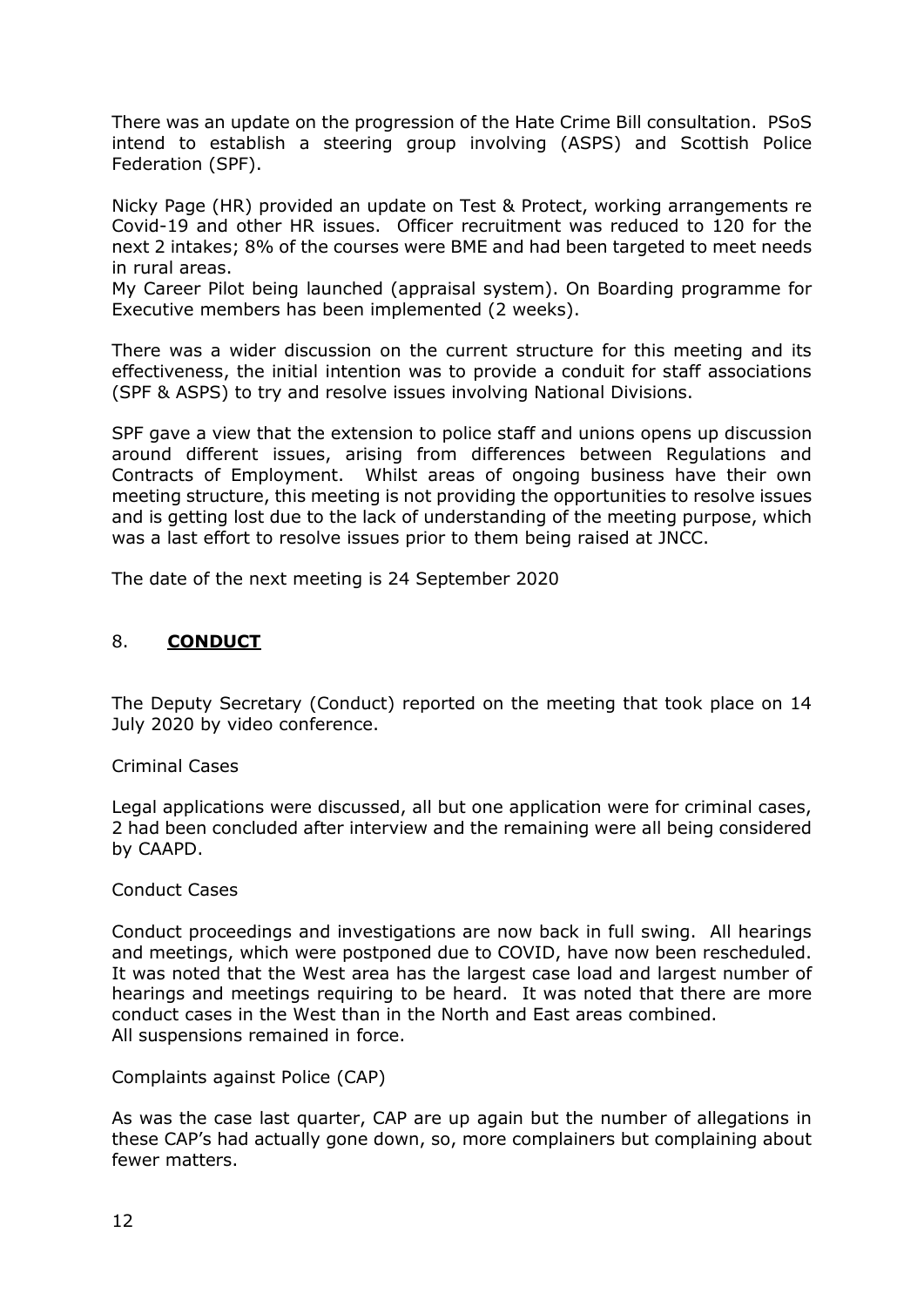# Performance/PIP

There was nothing new to report for performance. Three PIP's were held since last meeting.

#### PIRC

Reports published since last meeting were discussed. Of the reports published, there had been no criticism of any member included in them.

Training is currently on hold.

Dame Elish Angiolini Review is due to be published September/October.

The WAC Deputy Secretary reported that the criminal case figures were higher than normal, however it is anticipated that this will reduce once the courts are back to normal as many cases were postponed due to covid.

There has been one hearing since the last WAC and the outcome was a written warning.

The WAC Deputy Secretary updated members on the scheduled misconduct meetings and hearings for the remainder of September and October/November 2020.

Any Representative sending in updates for criminal or conduct matters should ensure that the appropriate conduct form is submitted. Anyone requiring a form can contact Lynne at the West Area Office. The completed forms should then be sent to [conduct.west@spf.org.uk](mailto:conduct.west@spf.org.uk)

Despite a request for updates for all facing criminal proceedings at the start of July, the updates have yet to be received. It is expected that many of the criminal figures will change once it is received.

The date of the next meeting is 29 September 2020.

The WAC Chair thanked the Deputy Secretary in recognition of the volume of work involved in preparing for the hearings and the excellent outcome of recent hearings.

# 9. **EQUALITY**

The WAC Vice Chair provided an update on the meeting that took place on 15 July 2020 by video conference.

SPF Conference 2021

Contact was made with an organisation - Working Families - they have been involved with a number of Forces in England in relation to flexible working. An offer has been made to participate with the offer of other contributors from that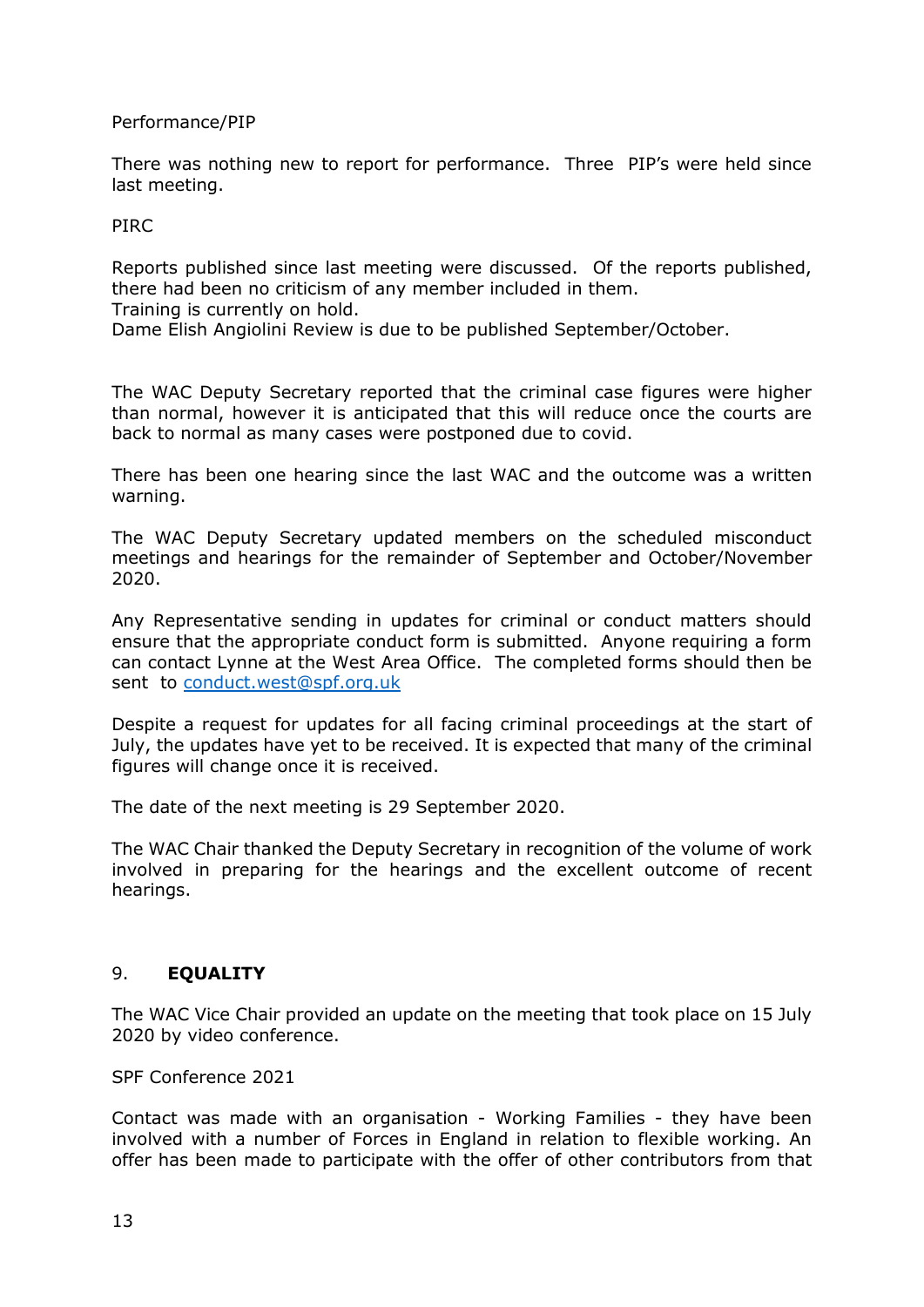organisation. The detail of the Equality input will be progressed now there is confirmation of external involvement.

Ill Health Retirement/Redeployment.

There have been a series of challenges faced by our members passing through this process, through delays in the process and the loss of the Selected Medical Practitioner. Thanks to the good work of Assistant to the General Secretary, Nigel Bathgate, and in collaboration with the Force, all members in this position remained on full pay.

Employment Tribunal Decision of note

Valentine v Department of Work and Pensions ET 2018-

This case from last year shows that the equality legislation provides protection from discrimination from the first day of employment, for people on both permanent and temporary contracts.

Police Treatment Centres (PTC)

The PTC is due to reopen on 7 September 2020, all who have had ongoing treatment have been contacted. For those with mental health issues, they will be required to be reassessed to ensure the programme is still relevant to them. Any new applications must be made to the PTC direct and NOT via the SPF as was previously the case; the PTC holds all the relevant subscription details, and the SPF will have no role in the administration of the process.

COVID issues

Smarter Working Group – PSOS have compiled a Toolkit document under the heading 'Smarter Working.' The AGSE responded to this document which was shared with the Equality Leads for feedback prior to submission.

This has been developed by the Force to understand and explore how both Police Staff and our members have adapted to new and different working patterns and environments as a result of COVID-19; "to inform a future smarter, flexible and agile working model."

 Some of the areas that will be examined in more detail are colleague experience, attitudes and adaptation to different and unfamiliar working practices; challenges faced by colleagues during this period, emerging concerns and issues, including colleague wellbeing. Also, differences between communities (based on personal responsibilities and demographics), locations and roles; benefits and limitations of different options for scoping the art of the possible, and how colleagues want the organisation to change and develop as a result of their experiences.

It is important that we capture any best practice regarding 'smarter working' and allow us to feed into this Short Life Working Group with accurate and informed detail.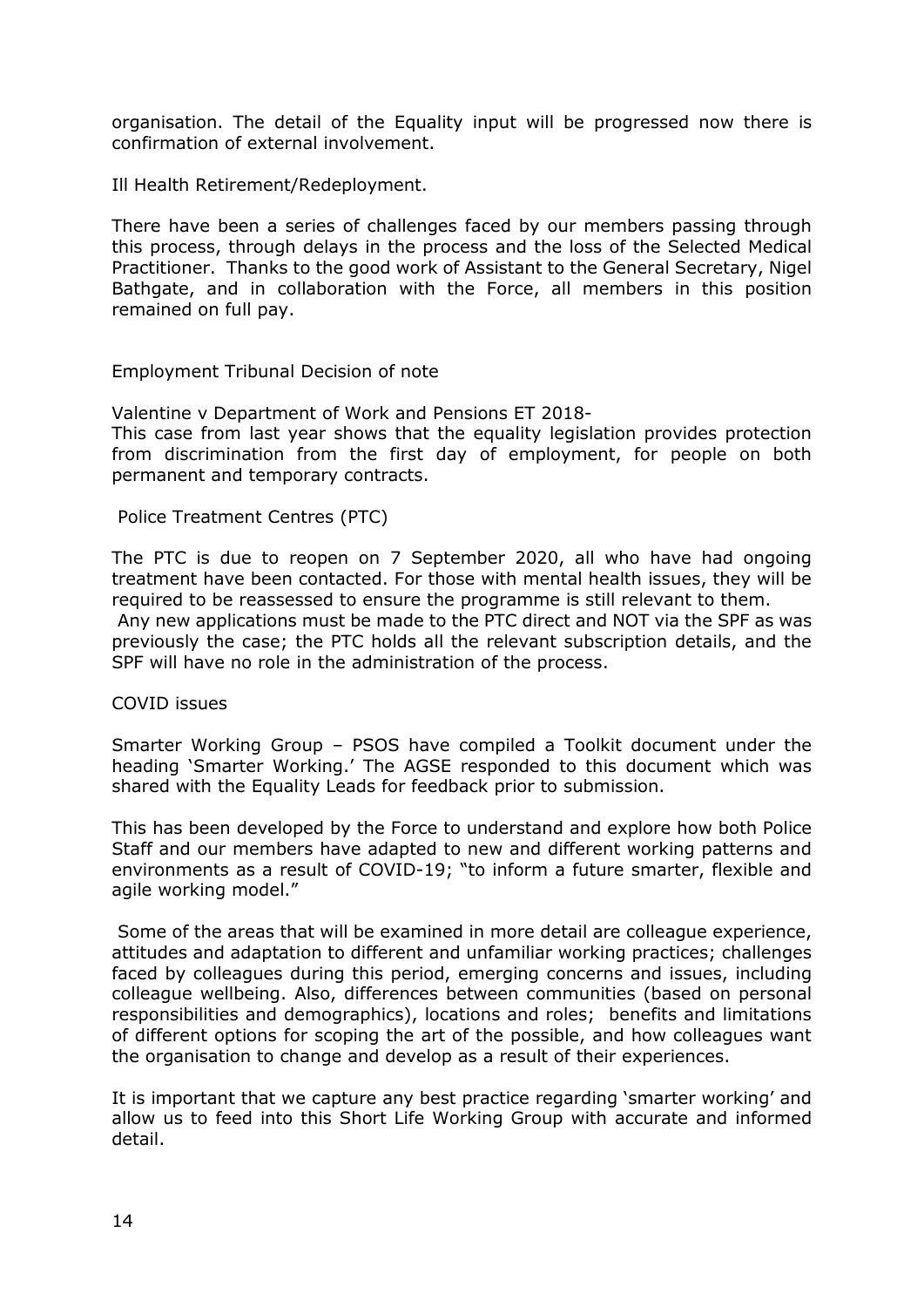Shielding Guidance -there are still some concerns the guidance is not fully understood by some first- and second-line managers and as we ease into some normality the absolute importance of risk assessments.

It is important that officers, who are concerned about whether they should be at work, seek out relevant guidance, if there are further issues this must be highlighted to any SPF Representative. Any Line Manager with concerns should speak to their respective Human Resource Advisor.

The WAC Vice Chair advised that 228 officers are still currently working from home.

Long Term Illness/Injury

An agreement has been reached with the regard to the sharing of information with SPF of those who are long term sick or injured. The onus still firmly remains with line management to make the SPF aware of those individuals that require additional support.

Equality, Diversity and Inclusion Employment Group

No meeting held since February 2020, next meeting is set for 7 October, 2020, subjects will be circulated for any comment or observations.

PNB (s) Equality Working Group

 There has been no meeting of the PNB Equality Working Group since our last Equality Subject Committee meeting and since Covid-19.

 Staff Side and Official Side have engaged in e-mail correspondence, but no matters have been progressed to completion.

The next Equality Subject Committee will meet on 30 September 2020.

#### 10 **HEALTH AND SAFETY**

The Deputy Secretary (Health & Safety) provided an update on the meeting that took place on 16 July by video conference.

 The update covered some of the Health and safety issues currently being discussed. The update below was provided at the JCC Health and Safety meeting at Dundee. The agenda was now broken down into the topics below.

Violence

The assault pledge was launched on 6 August 2020; this outlines SPA/PSOS commitment to reducing the impact of violence and improving the safety of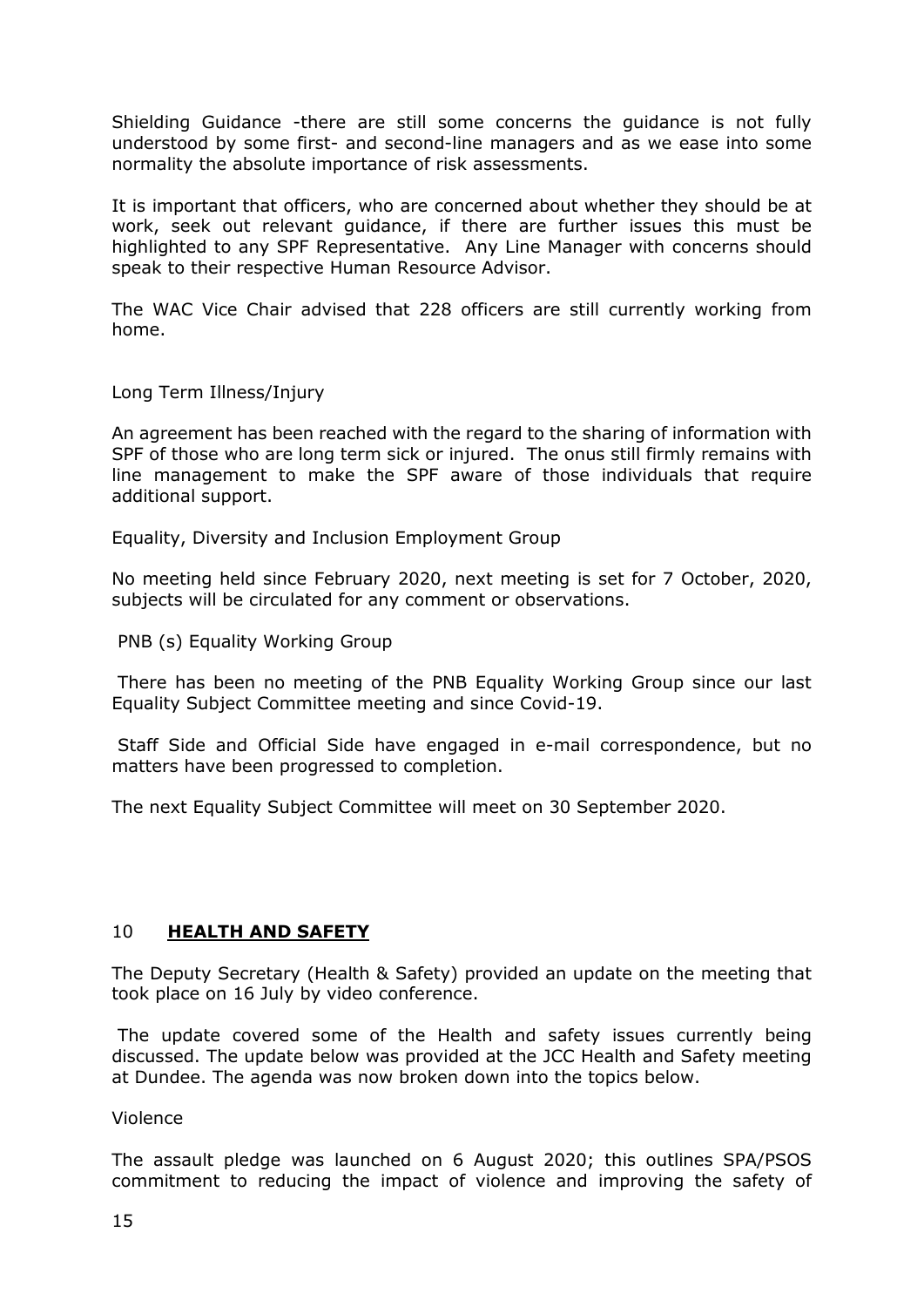officers and staff. The Lord advocate and Cabinet Secretary for Justice support the pledge.

A paper was presented on the analysis that had been done on reported police assaults. There has been a gradual increase of 8% over 5 years for Police Assaults, despite there being a decrease overall in violent crime. (Data received from the NPCC and ONS). The area highlighted was that approximately 20% of assaults happen in police premises or vehicles.

Updates were provided for STO deployment. The data shows clear benefit of taser deployment to minimising officer injury and indeed offender injury at incidents. There are 526 STOs currently which is under 3% of establishment. This is very low compared to other UK forces. Training of new STOs will recommence once non-essential training can be accommodated safely. The deployment of STOs was under active consideration by the Executive.

Following high profile incidents in the west area involving knife injuries to officers LTD had received numerous queries regarding the shields carried in some vehicles. Shields which were part of the vehicle kit in Legacy Strathclyde and Central areas are now generally out of warranty and have not been confidence tested. The shields were not to be replaced when warranty expired and to stop being carried in vehicles and rather stored at police offices following a decision made by ACC Higgins in 2016. Issues were raised and discussed regarding their integrity given the manner in which they are generally stored in vehicles, the lack of training in their use, lack of confidence testing, weight limits of vehicles and that the shields are certified only for blunt instrument attacks and not bladed weapons. A short life working group (SLWG) has been set up to look into this issue.

#### PPE

The first phase of the new body armour is in the process of being distributed. This phase includes all sets of current body armour where the warranty is due to expire imminently. This is about 1500 sets in total. Further phases of distribution will allow Divisions to prioritise officers who may have health issues and would benefit physically from the lighter body armour.

The provision of footwear to officers has been signed off by the Senior Leadership Board and the contract has been awarded to Altberg. Processes for sizing are being developed with the company and are almost complete. This has been made more difficult at this time due to the inability to use sizing sets as there is the potential for the spread of COVID-19. The first phase of distribution involves over 11000 officers in frontline operational roles or others in roles which mean they are likely to be deployed. They should all be supplied the end of March 2021.

# Operational Equipment

The new breath testing equipment trainers have received their training, but the full roll out of cascade training is on hold. It is hoped that this will restart soon.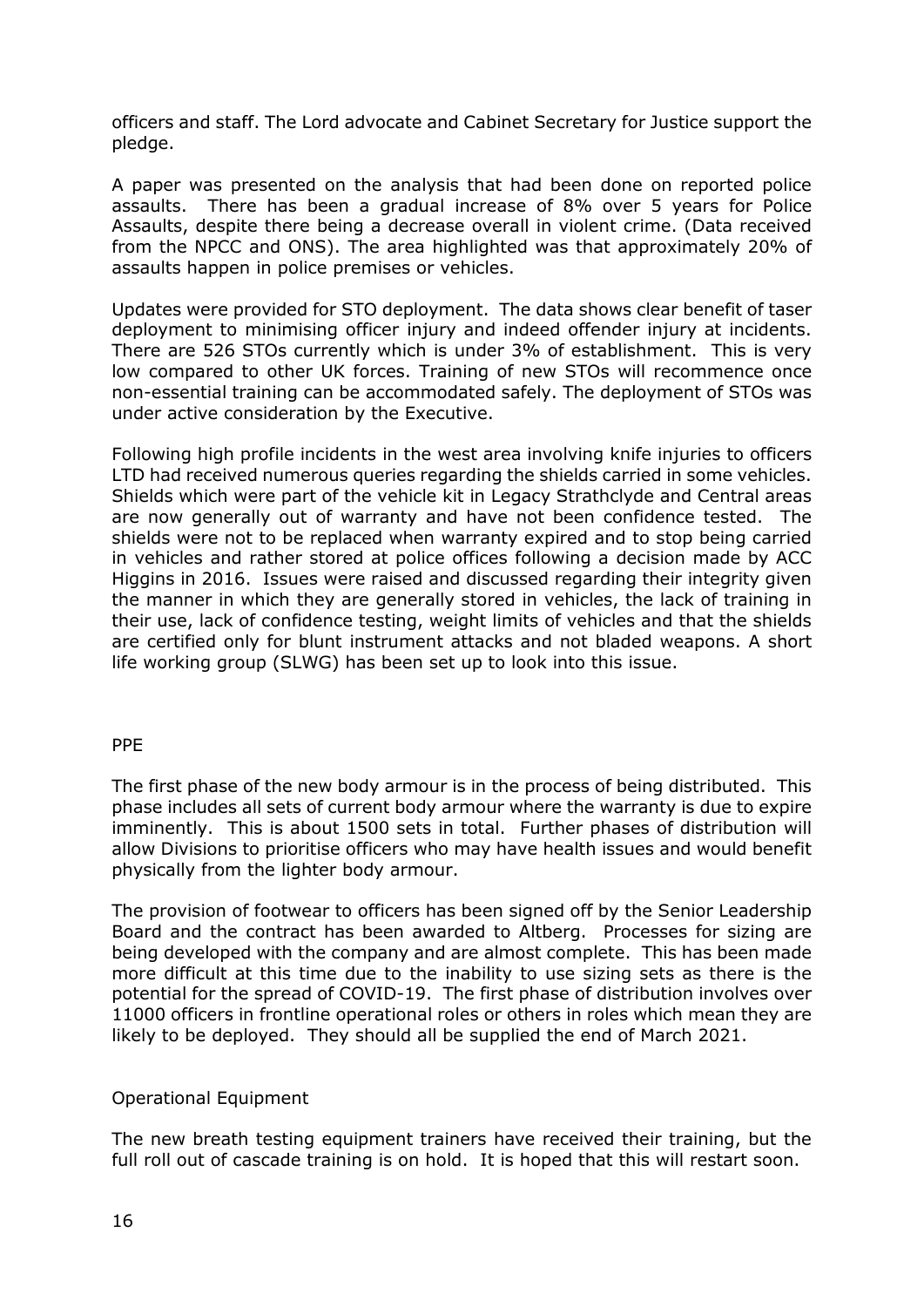The servicing issue for life vests is still being looked at. It was also highlighted that the life vest crutch strap needs to be secured to prevent the life vest from coming off during immersion.

The higher spec throwlines have been ordered, but have been held up due to global supply chain. It is hoped that they will be delivered by August 2020.

New road signs were finally delivered and supplied, it was noted that they would easily fall over when a vehicle passed by. As such they were recalled. It transpired that from the prototype the manufacturer had changed part of the design in relation to the joints for splaying the legs of the signs. This is an issue for the manufacturer to resolve.

Work is being carried out on the Cycle kit list to identify suitable kit lists for regular and occasional users. Whatever kit is identified it will be down to divisions to purchase from the lists for their own officers.

First Aid

Meetings underway looking at the potential for a pilot involving intranasal Naloxone. A "Test of change" document has been proposed. The SPF's position against any introduction of Naloxone in any form was presented. The Scottish Drug Forum stated that the measure of success should not be the reduction in drugs death, it should be weighted towards the number of successful administrations of Naloxone to those having overdoses. The Lord Advocate had issued an non-prosecution order so that non-health related bodies could distribute Naloxone to those they considered at risk of overdose. Risk assessments have to still be developed that must also consider the risks presented by the Coronavirus and implications that may have for PPE. Discussions are still ongoing.

Administration & Governance

Full time Office bearers have been carrying out welfare checks at offices along with other staff associations and unison. The findings from these visits has been fed back into the relevant meetings. This included visiting three premises where the HSE had received anonymous reports of concerns. All the concerns raised to the HSE were investigated.

Health questionnaires are being sent to officers who have been in attendance where they have potentially been exposed to COVID-19. Given that we have no idea what the long term consequences of the disease are it was considered important to gather as much information from officers as possible at this time should it be required.

**Training** 

It is hoped that further training can be carried out before the end of the year.

AOCB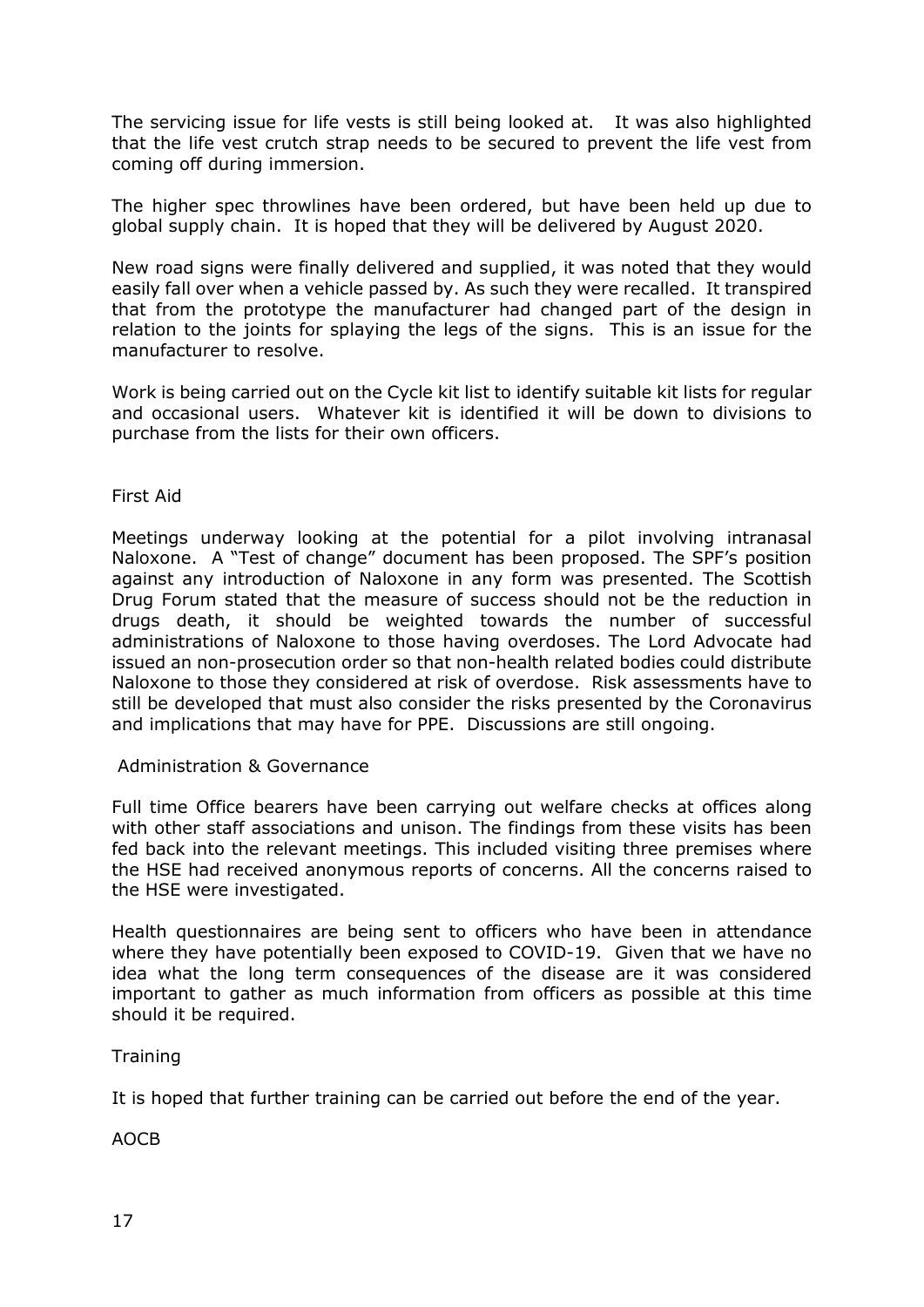Talla – Return to work. Each division has been supplied with a generic risk assessment; each office/business area is required to complete their own risk assessment.

Accident investigations

There is currently eight ongoing accident investigations in the West area, with four investigations having been completed since the last meeting.

Inspections

Inspections had been delayed however are starting to resume again.

WAC - other Business

Level 4 obs – The next national meeting with CJSD is due to take place after the WAC, as such there is no further update at this time.

Waiting time for processing prisoners – This has been raised and will be looked into.

The review of prisoner observations is still being carried out by CJSD.

# 11. **JOINT CENTRAL COMMITTEE**

The WAC Chair provided an update on the meeting that took place on 18 August.

#### Operational Duties Standing Committee

It is intended to look into Deep Dive exercises, which may still be possible despite travel restrictions.

The main ongoing issue is promotion and an update on the process for Sergeant to Inspector was provided in relation to the number of applications considered and the number of potential vacancies. Variable across divisions and some divisions have approved far more officers than they have had spaces. It was noted that only 140 officers per year were promoted to Inspector over last 3 years.

Discussion took place regarding the potential of recording interviews – Should the recording part of the process at Chief Inspector role be expanded out to all parts of the process and at all ranks?

The SPF Chair said that these were all things that he identified in advance of this process; however, PSOS chose not to take SPF concerns on.

#### Legal Advice and Assistance

Allard case ongoing in early stages of court proceedings, PSOS have been asked to give figures for settlement. The Chief Constable has said he had hoped it would be settled by September, but this is unlikely.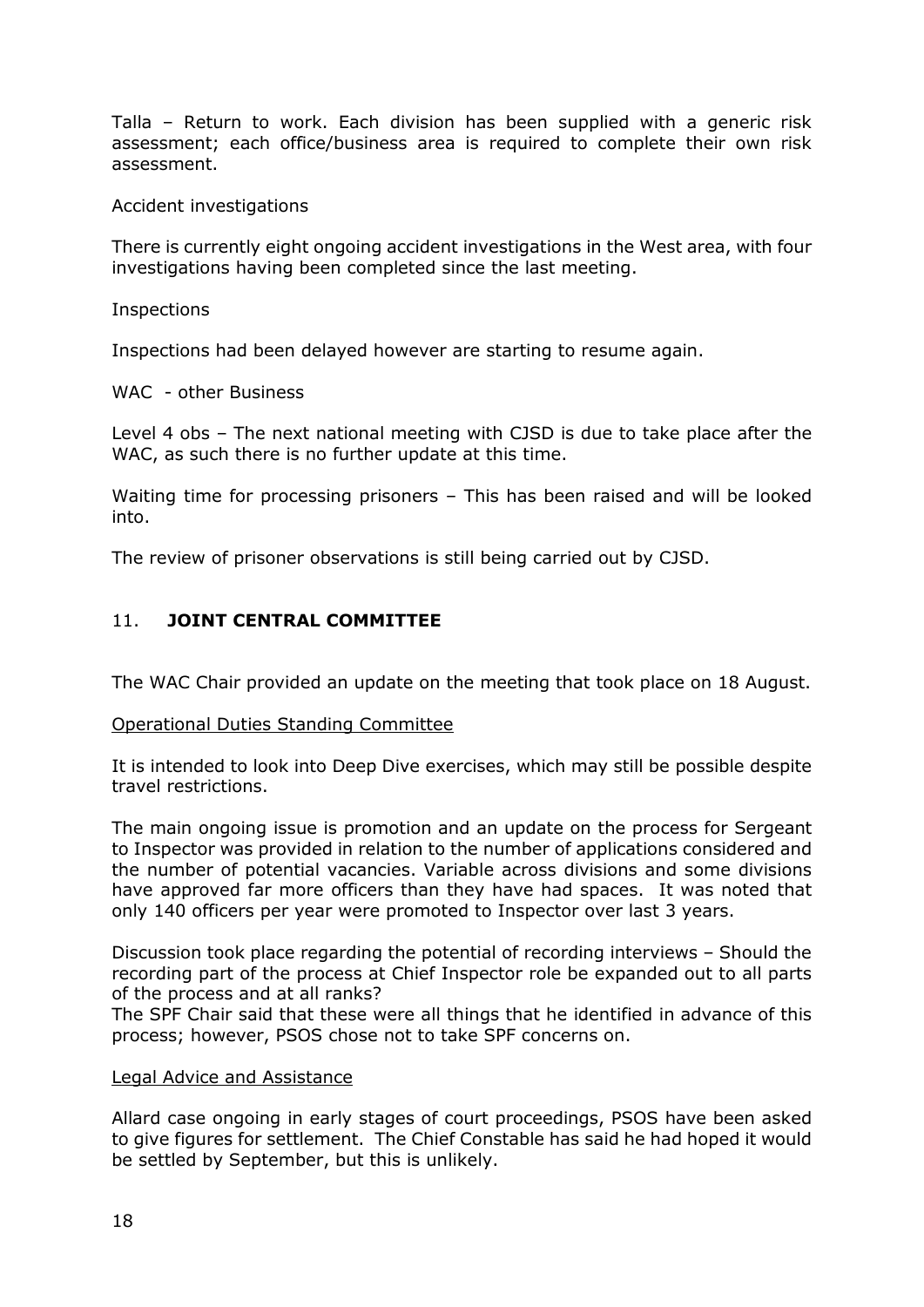Holiday Pay case sisted at this time, advice from QC is that TOIL cannot be included in this as it was to do with physical cash. There is no equality issue in this regard. Initial settlement was for 20% of the original claim but looking for more in light of an ongoing case in Northern Ireland, which is heading for the Supreme Court.

WhatsApp- lost Judicial Review, however this is such a fundamental case that it could end up in the Supreme Court if the appeal is lost. WhatsApp case severely restricts the privacy of police officers and the current judgement effectively means that Police officers have no right to a private life.

Pension Claims for injury to feelings – the portal is closed but possible to add others to claim, efforts being made to ensure that officers on maternity off sick etc. can be added. Over 5000 claims have been submitted, though some are duplicates. There is no guarantee of success and any settlement may be lower than the initial estimate.

Sheku Bayoh – awaiting date for public enquiry, we are currently gathering expert witnesses.

Covid 19- still waiting on final legal opinion re requirement to wear masks (FFP3)

Covid 19 Quarantine - Officers cannot be compelled to take TOIL, other options such as Annual Leave in order to quarantine upon return from abroad are not as clear cut.

#### Pensions

UK Police Pensions Consultative Forums

Opt- out in England and Wales (E&W), some areas have opt-outs at around 9% figures are not as bad in Scotland. Some opt-outs might be officers working on post retirement. Actuaries are looking at the financial viability if opt-out rates increase across the country. A meeting is due to take place in Scotland this week, which will look at the same issue.

Cost Cap Mechanism is re-evaluated every 4 years and was paused as a result of McCloud and Sargeant, at time that benefits were due to increase substantially. Staff Associations say that this is wrong and we will not be able to calculate loss to members.

FBU rejected a joint funding of judicial review. Nearly 50 staff associations are interested parties.

Rejoiners- A Government pledge to increase officers in England and Wales (E&W) has led to people re-joining. This will have tax implications. Forces have had to pay their tax bill as they were not given the correct advice.

Honoraria - E&W suggestion brought forward that officers would have the option of taking increased salary on promotion in a non-pensionable way. Federations across UK are not interested.

Covid issues - The question was raised as to what would happen if there was inability to get married to secure survivor benefits.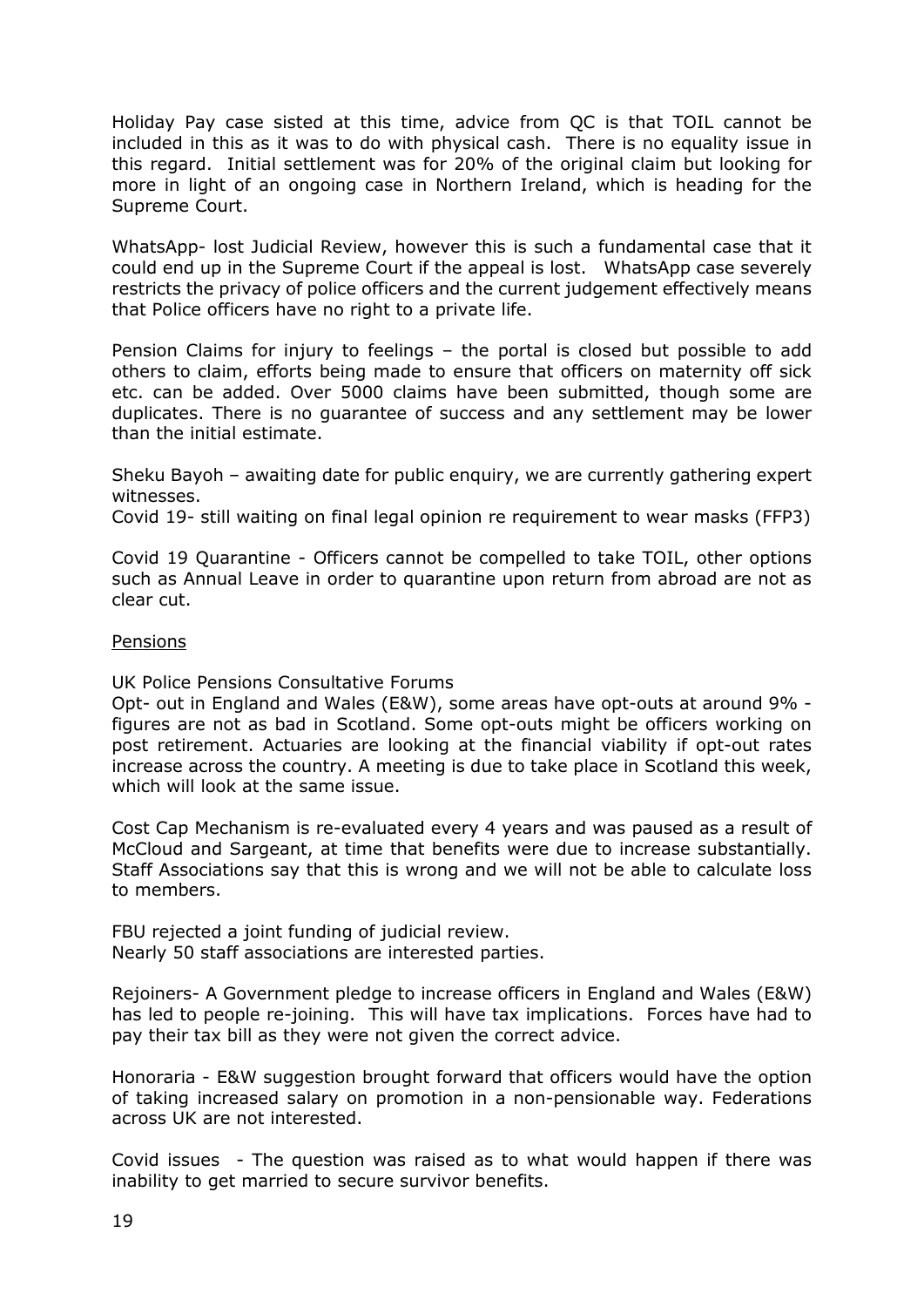McCloud and Sargeant – The consultation was published last month and runs for 12 weeks, formal consultation closes on 12 October but ideally the information is required sooner.

This contains details of proposed remedy and importantly proposals to life cost cap pause. Government effectively propose that the costs of remedy will fall on members of scheme to fund, either through reduced benefits, increased contributions or both. The formal consultation runs to 70 plus pages but narrows down to approximately 20 questions. This consultation is for all public pensions.

 Fire and police schemes are very small in public sector terms. They have some unique features, double accrual and early retirement ages. Survivor benefits, tax issues and other things not resolved.

Members were reminded that the challenge is to the transitional protections not to the implementation of the 2015 schemes. It is not possible to reopen the arguments of 2010-12.

Staff associations are adopting a joint process, as there has been no dissent across the ranks and home countries. The JCC endorsed this approach.

Consideration is being given to people who left the scheme as a result of the changes, to rejoin and recoup their position provided that they make up the shortfall in contributions that they missed.

#### Scottish Police Pension Board

There are concerns regarding the capacity of SPPA to cope with changes and impact of McCloud and Sargeant.

Annual benefit statements are due to be issued. It was noted that only 40 people have registered for the SPPA members self-service portal.

The SPF Chair has been advised that he is being removed from the Pension Board, essentially, the Government and SPPA can make this decision. The Pension manager from PSoS is also due to be removed, both have had terms extended to next year.

#### PNB

There have been no meetings of PNB however the Technical Working Group has met several times.

Pay scale anomalies- An approach was made at the last meeting to resolve this, no officer will lose out.

Bereavement Leave- agreement made to resolve this, we await a formal circular being published.

# Covid-19

Potential issues regarding officers who suffer disability or die, as a result of contracting Covid-19 was discussed at PNB. This was specific to officers who contract on duty. In England Chief Constables have stated that officers who contract Covid within 28 days of operational duty will be treated as if they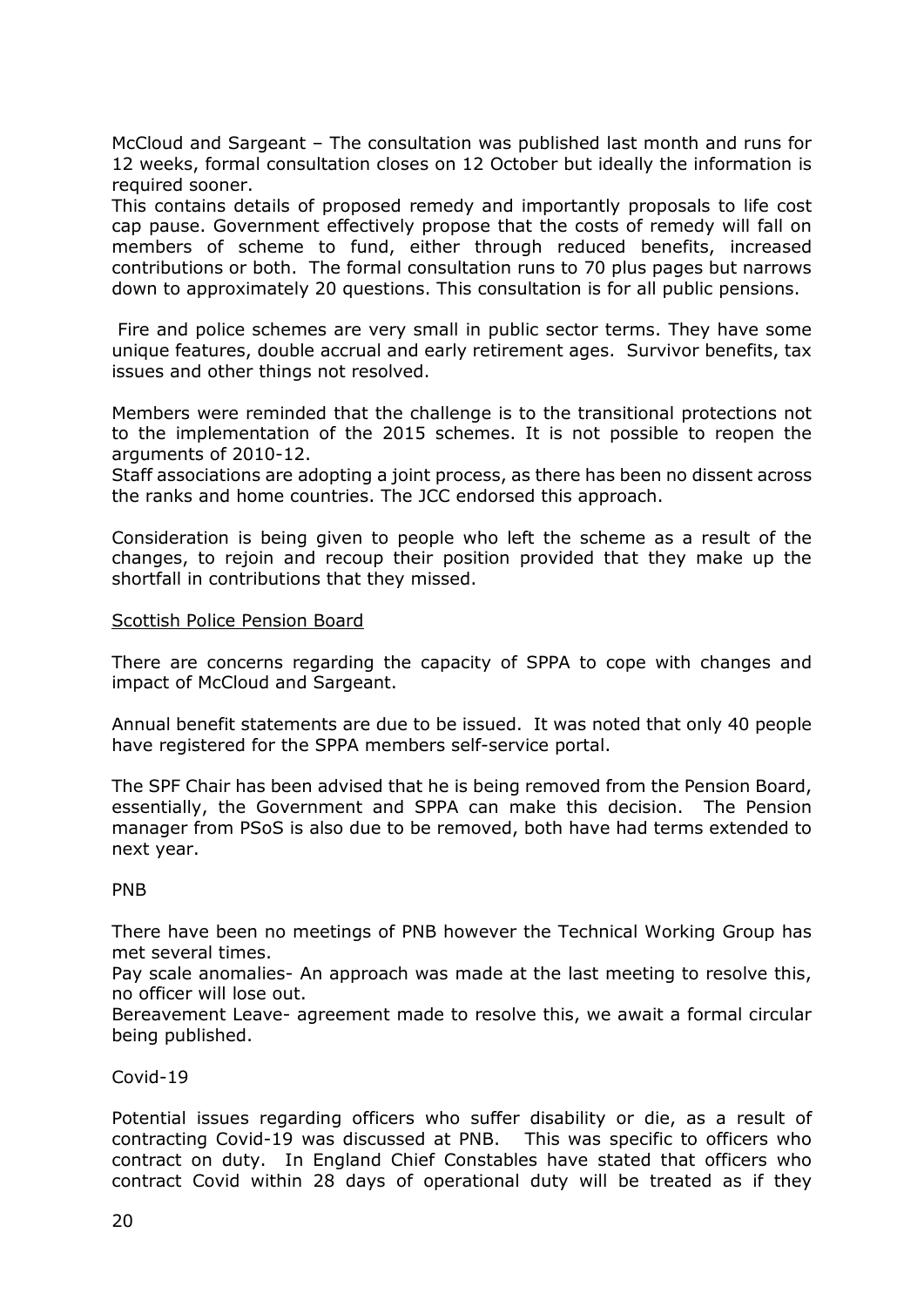contracted it on duty. There does not appear to be such commitment from PSoS. It is hoped that this can be resolved without having to wait for a specific case.

#### Handbook

There are a few minor issues which need to be resolved including; Allard, leave, recalls, vehicle allowances. Some of the issues are under consideration. It is hoped that it can be updated as soon as agreement is reached rather than waiting for circulars to be published.

#### COP26

Special arrangements – the official side have been asked to make suggestions.

There has been no progress on college and overseas allowances.

A pay claim has been submitted but it is unlikely that there will be any progress until Autumn until Scottish Government has set budget. Broad details of the claim were shared with the JCC, however this will be subject of negotiation and counter proposals by the official side.

The PNB Equality Working Group has met but there is substantial disagreement as to how PNB addresses equality issues. The Official side do not appear to understand that their role is independent of PSoS, and the SPA.

#### PSoS Reform

Re the Carleton University research carried out by Linda Duxbury's team, Covid 19 would skew the results. The SPF Chair and SPF General Secretary have had discussion with the team in regards to amending role of study, to include the effect of Covid.

PSoS is unlikely to co-operate. The JCC position is to proceed with or without cooperation.

#### Scottish Police Consultative Forum

There have been no recent meetings. The next one is scheduled for 15 September. The SPF Chair wishes to discuss Covid.

The SPF Deputy General Secretary, raised PSoS interference in the Ill-health retirement process, it appears the process is not independent and is being run by PSoS on behalf of SPA, who appear to be trying to compel officers who are not fit to continue to remain in service.

It is unlikely there will be resolution anytime soon for replacement for the diploma. Issue due to go back to SPCF.

#### Scottish Police Authority (SPA)

The next meeting of the partnership forum takes place on Friday 21 August 2020. The SPF General Secretary has written to SPA regarding actions/decisions taken by PSoS.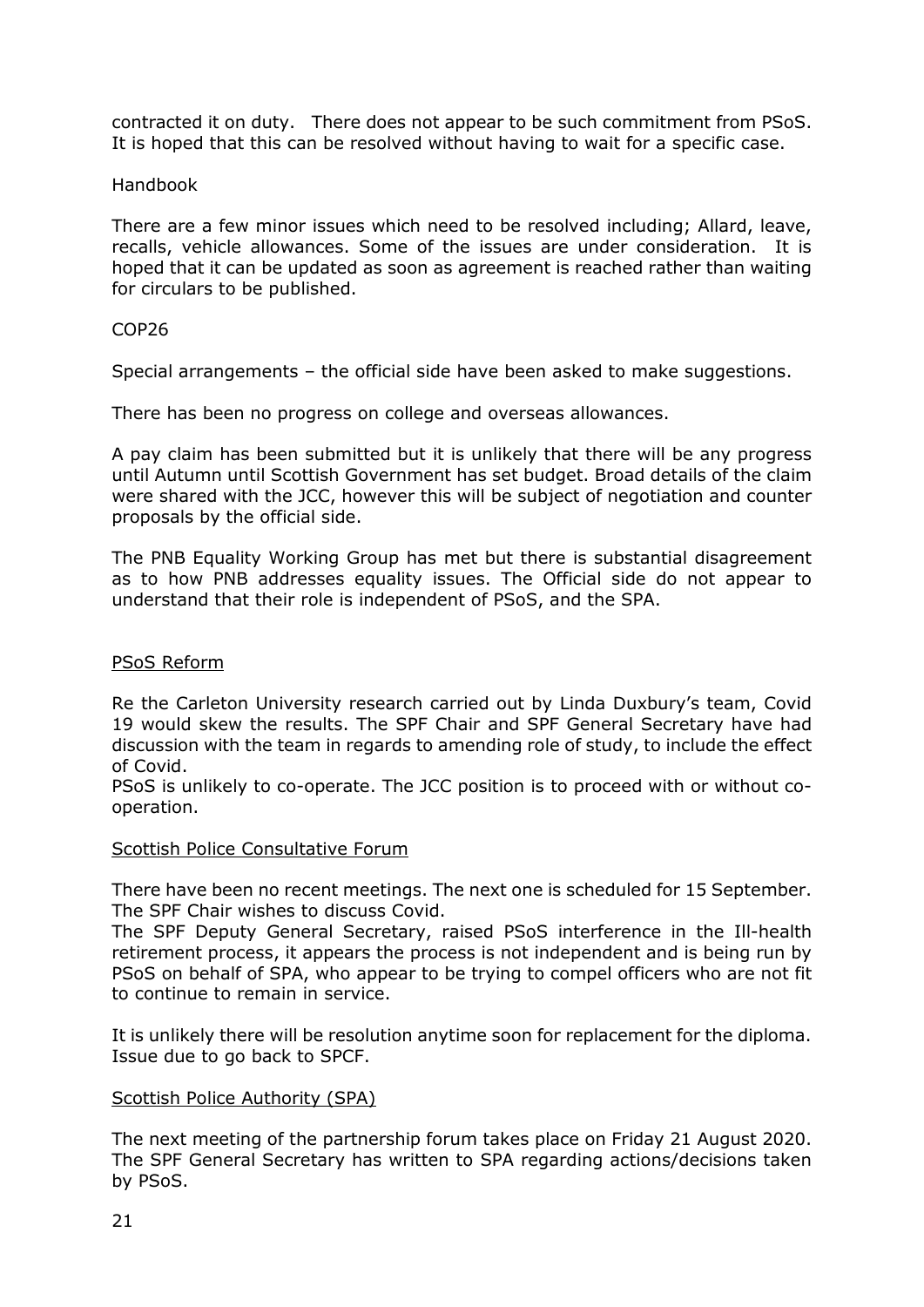The SPF General Secretary continually raises issues of rural policing, offices closed, posts and numbers centralised. The SPA appear to concentrate on finance.

#### Scottish Police Budget and Finance

The year started with £50million but overspend has been worsened by Covid. Two significant areas that PSoS and SPA are looking at-

Estates remodelling process Project Quest Q Division

Service needs to revisit estates plan especially in light of Covid. Current plans are dependent on moving people to larger and more crowded offices.

#### Project Eagle- Jackton, Fettes and SPC.

The following was discussed –

Strategic Workforce Plan – Commanders are looking to see what is required in their areas.

Perceived gains from crash, cam and mobile working need to be challenged.

Scottish Parliament and Political Engagement-

Covid has led to a reduced number and amount of engagement.

#### Covid Regulations

We are now into multiple versions of this legislation. SPF have meetings fortnightly with Scottish Government on regulations. Meetings take place after Scottish Government has already made their decision therefore there is no ability to influence legislation in advance.

Discussion regarding the legality of fixed penalties.

#### Joint Negotiating Consultative Committee

Mass mobilisation – This could create problems with mass mobilisation and shifts associated with it.

#### **Telematics**

This has been signed off, having been authorised to do so by JCC subject to legal advice.

#### Part-time officers and pensionable pay.

This has not been resolved as of yet. Part time officers can record working hours on SCOPE rather than plain time overtime, however it will not resolve outstanding issues from the past.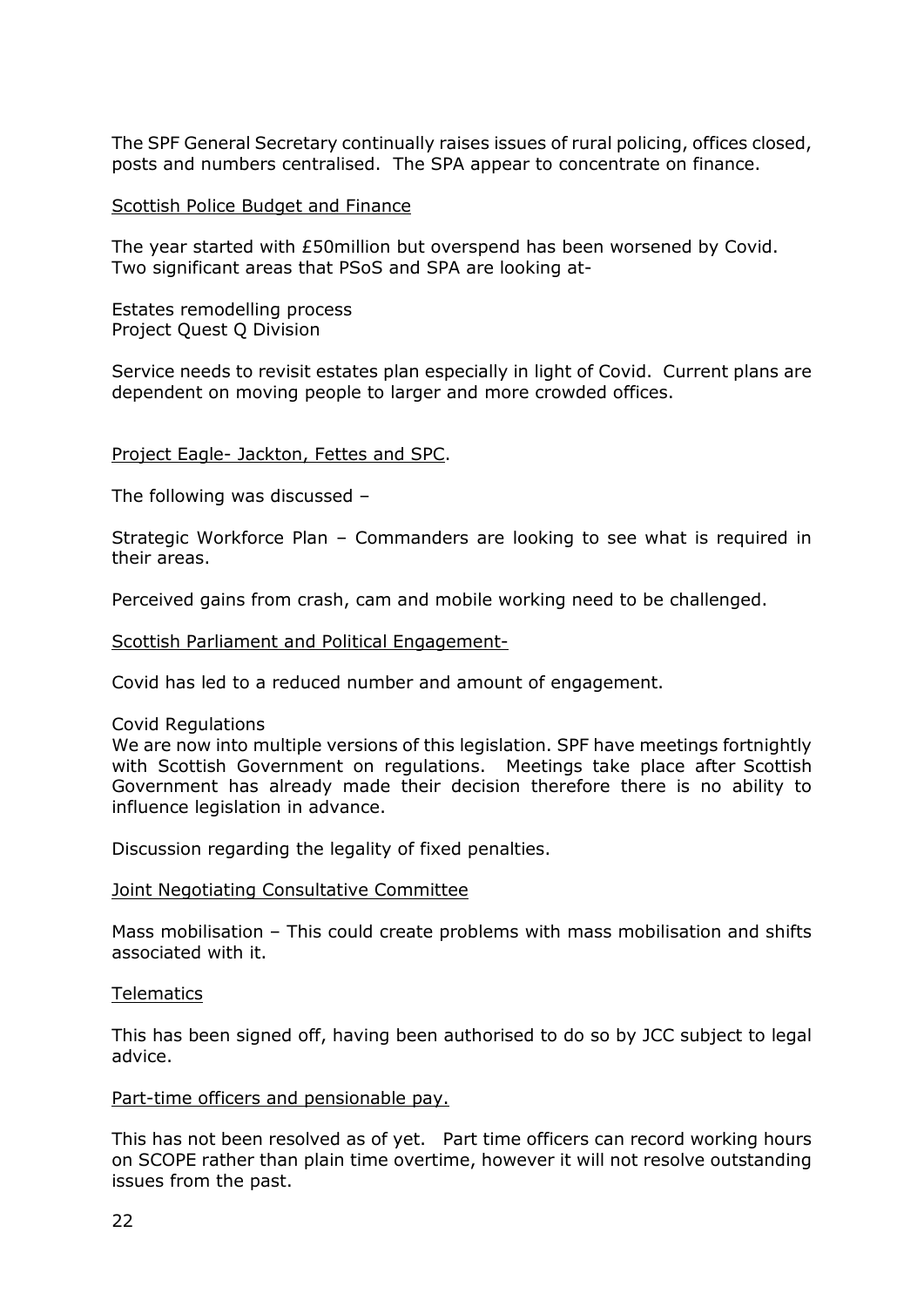# Working Practices Review Board

The OBL short life-working group is still ongoing, OBL's must be set according to need, not the amount of officers that are available.

#### Finance Standing Committee

The committee met on 6 August 2020 and discussed the following ;

Investments.

A new expenditure policy was approved based on the advice of the accountants. Coffee machines – A switch has been made to another company and is anticipated that this will be up and running in a couple of months. SPF Accommodation – Paisley Building requiring roof work.

### Legislation and Regulations

Dame Elish Angiolini review is due to be published September/October 2020.

#### COP26

Still trying to get bespoke workforce agreement (WFA) for the period of Operation Urram

CJSD

Many projects ongoing.

# 12. **CONSULTATIONS**

The WAC Secretary reported on SOPs issued for consultation since the last meeting.

23/06/2020 Competency & Values Framework 24/06/2020 Information Governance SOP 14/07/2020 Promotion

Shift Consultations

Closed: L Div - Reactive CID - 17/07/2020 - For G Div - PPU Pro Active - 21/08/2020 – Against SCD West - Rape Investigation Unit - 28/08/2020 – For

Live

G Div - Greater Glasgow community policing - Closing Date 12/09/2020

# 13. **MOTIONS**

There were no motions.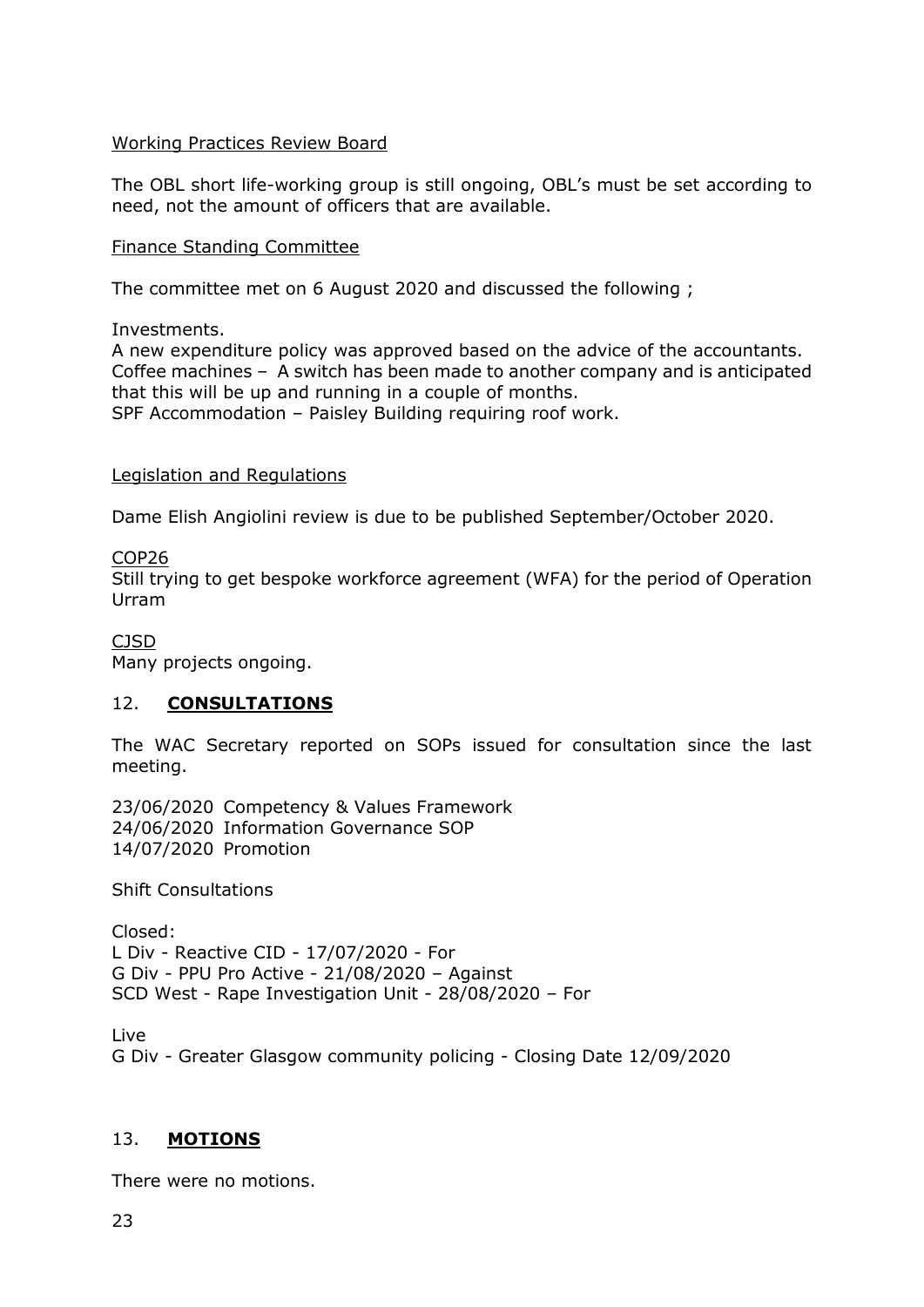# 14. **CORRESPONDENCE**

The WAC Secretary advised the members of two items of correspondence –

11.06.2020 Letter of resignation/retirement from David Wilson, Inspector, K Division.

24.08.2020 Letter of resignation from Paul McWhinnie, Constable, Q Division.

The Secretary had replied to both David and Paul thanking them for their contribution to the WAC and wishing them well.

# 15. **COMPETENT BUSINESS**

1) Questions received in advance of meeting.

Due to the format of the meeting on this occasion, matters were raised in advance and discussed by way of a Q&A.

# **Promotions SOP**

Q. A member has raised an issue with the new Promotions SOP. It would appear that time spent in a temporary rank is now no longer taken into account for determining eligibility for further promotion. By way of example, a comparison was made of two officers, both of whom passed their Inspectors panel at the same time. One is subsequently promoted into a substantive rank and the other is temporarily promoted on the same day, but not made substantive until a year later. The first officer would then be eligible for promotion to Chief Inspector a year before the second officer, despite both having spent the same amount of time in the Inspector rank.

A. There are statutory limitations on what action the SPF can take on behalf of an individual member in relation to promotion.

https://www.legislation.gov.uk/ukpga/1996/16/part/III

However the SPF does engage with PSoS in an effort to improve the Promotion processes.

The West office bearers have received a number of queries and potential grievances regarding the recent Sergeant to Inspector process and asked that members forward any concerns. Any elements of discrimination should be forwarded to the WAC Vice Chair to be raised with Equality.

One member raised issues with the marking process. This was briefly discussed with examples given from several divisions.

ACTION – WAC Chair to find out further details regarding lack of transparency with sift and details of marking scheme.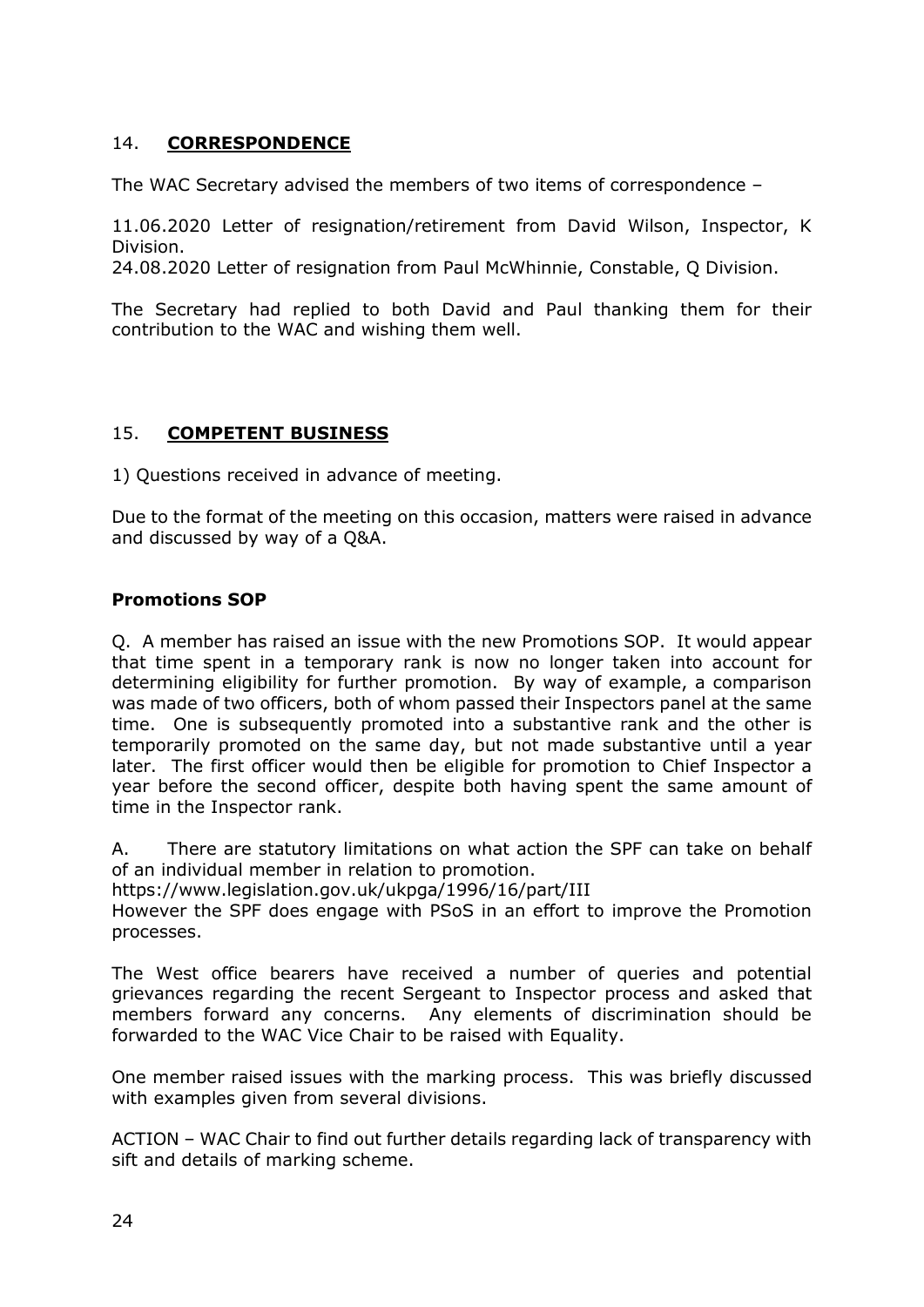# **Pensions**

Q. The Pension Challenge Admin team have submitted a very comprehensive report in response to the Pensions Consultation, detailing how the Government's proposed remedy of extending protection to April 2022 does not end the discrimination towards police officers. This has been made available to the Police Federation of England and Wales (PFEW) and the SPF. Can members have an assurance that the SPF will consider this response when formulating its own and our stance will be full protection for all members for the remainder of their service, unless they otherwise choose to transfer to the CARE scheme.

A. HM Treasury have launched a consultation on Public Sector Pension Reform in the wake of the McCloud and Sargeant judgement at the Court of Appeal. The full-time office bearers are collating the SPF's formal response to this consultation which poses 24 questions. The current FTOB are drawn from across the ranks and have a breadth of age and service leading to them having a number of different levels of pension entitlement. They have met to work through the responses to each of the 24 questions.

B. The consultation is not about re-opening any challenge to the overall design of the 2015 CARE pension.

The administrators of the Pension Challenge have submitted their own response to the consultation. This is obviously separate from that of the SPF.

The WAC Chair encouraged members who had not already read the consultation to do so and formulate a response. This would allow discussion on the consultation and any thoughts regarding the responses to the 24 questions.

# 2. Committee Vacancies

# The following vacancies were identified

Conduct – G Div (South), L Div, Q Div, (member and reserve), SCD Equality – L Div, Q Div, Health & Safety – U Div, L Div, Q Div, G Div (South)

# 3. SPF Bravery Awards

WAC Deputy Secretary, Ian Florence advised the members that a meeting to discuss the format of the awards was scheduled for the following week. He referred to his recent correspondence in relation to the awards and asked members to forward their comments to him as soon as possible.

# 16. **CLOSE OF MEETING**

The WAC Chair thanked the members for their participation and advised members that consideration may be given to holding separate committee meetings at the